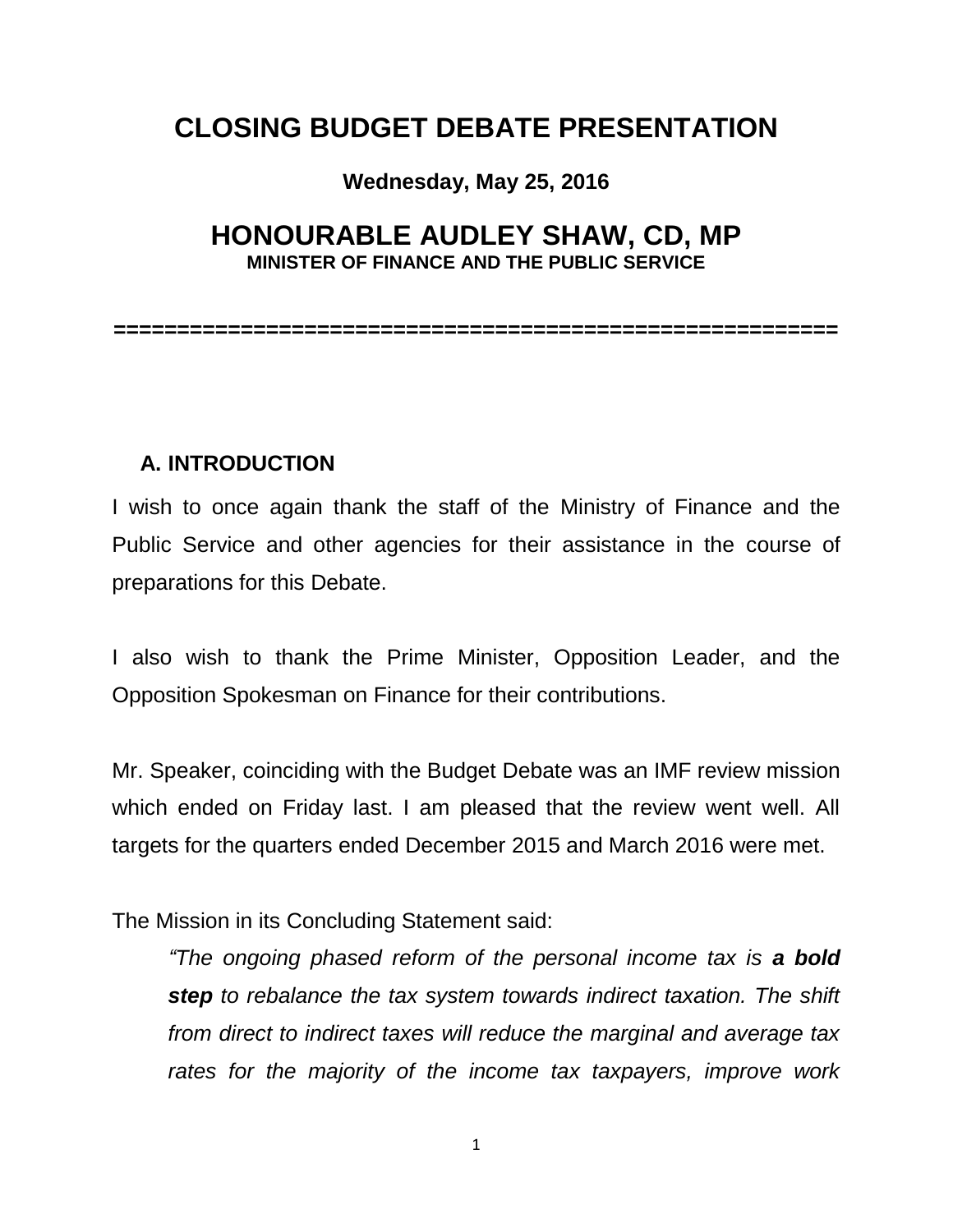*incentives, and encourage workers and employers to move out of the informal economy. The decision to take offsetting measures to safeguard revenues and avoid undermining debt sustainability was both bold and essential."*

Mr. Speaker, GDP growth rates have been so low in Jamaica for such a long time, that indeed we need to be bold in order to give Jamaicans the hope that their lot in life can be improved during our time.

# **B. THE BUDGET - SOME CLARIFICATIONS**

# Debt-to-GDP

Mr. Speaker, I will begin by bringing some clarification to various points that the Opposition Spokesman on Finance raised when he spoke during the budget debate. He critiqued the budget (which he should) but there were errors in many of the figures he presented, which need to be corrected for the record.

I will start with the Debt-to-GDP ratio.

The Opposition Spokesman on Finance said the debt to GDP ratio for 2016/2017 will remain flat to where they brought it to last year.

I agree that the Fiscal Policy Paper does indeed show that debt forecast for FY2016/17 is flat relative to that of FY2015/16. It is very important that we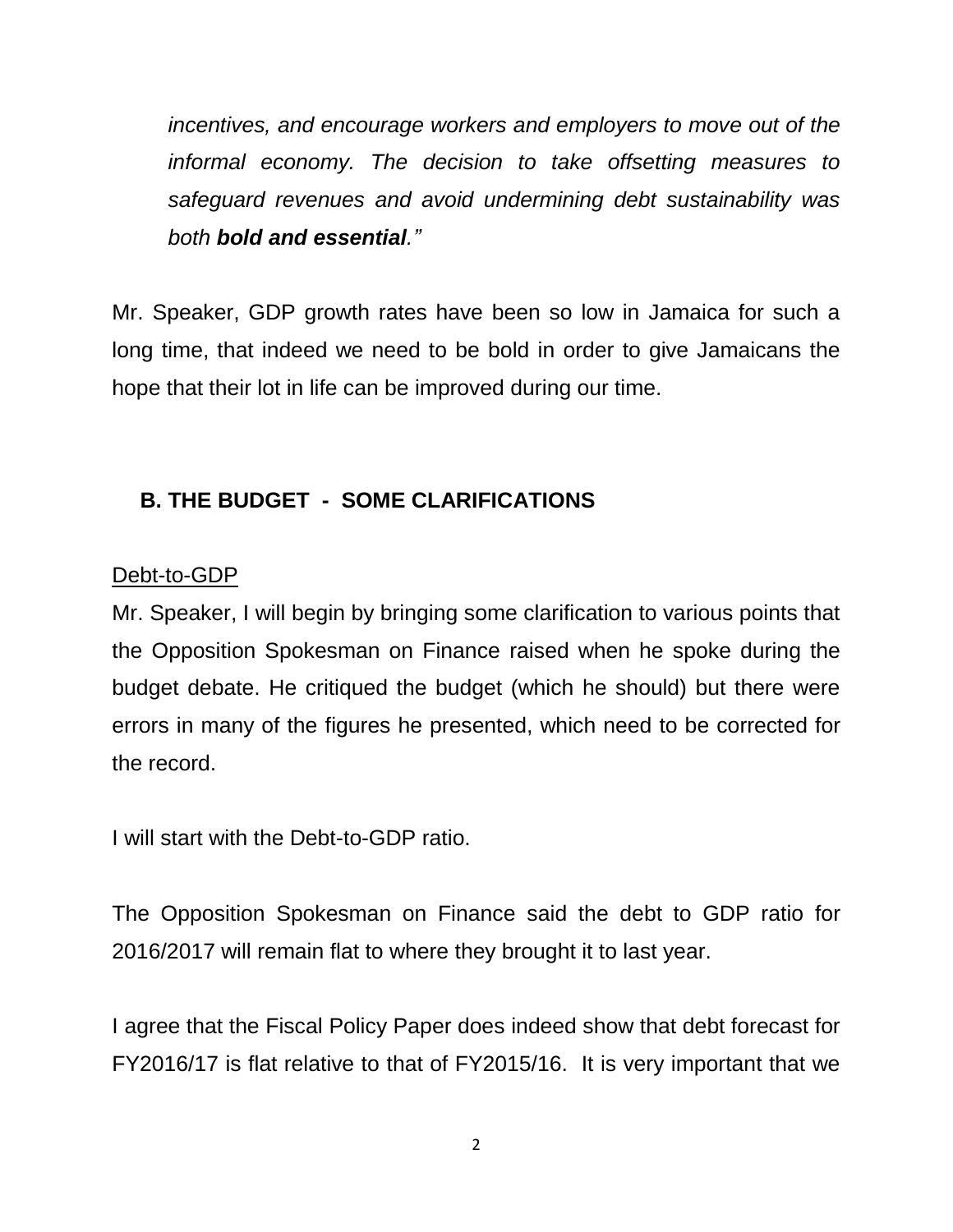understand what is behind these figures before making disingenuous remarks and drawing spurious conclusions.

Three critical factors have contributed to this flat profile of the debt-to-GDP ratio as follows:

- (1) Some budget support funding (US\$100 million) that was expected from multilaterals in FY2015/16 did not materialize and are now programmed in FY2016/17. Had those inflows materialized as expected, then the debt stock and the debt-to-GDP would have been higher in FY2015/16 and the debt trajectory would have shown a reduction in FY2016/17.
- (2) A portion of the planned borrowing for FY2016/17 is for prefunding of maturities in May and June 2017. The Opposition Spokesman knows that it is prudent fiscal planning to secure resources ahead of when the obligation becomes due.
- (3) The fiscal deficit is expected to increase from 0.3% to 1.0% of GDP in FY2016/17, with the most significant contributor to the increase being higher External Interest Cost, due in large part to the take out of low cost PetroCaribe debt with high cost borrowing on the global financial market, moving from 1% interest cost to 7% interest cost.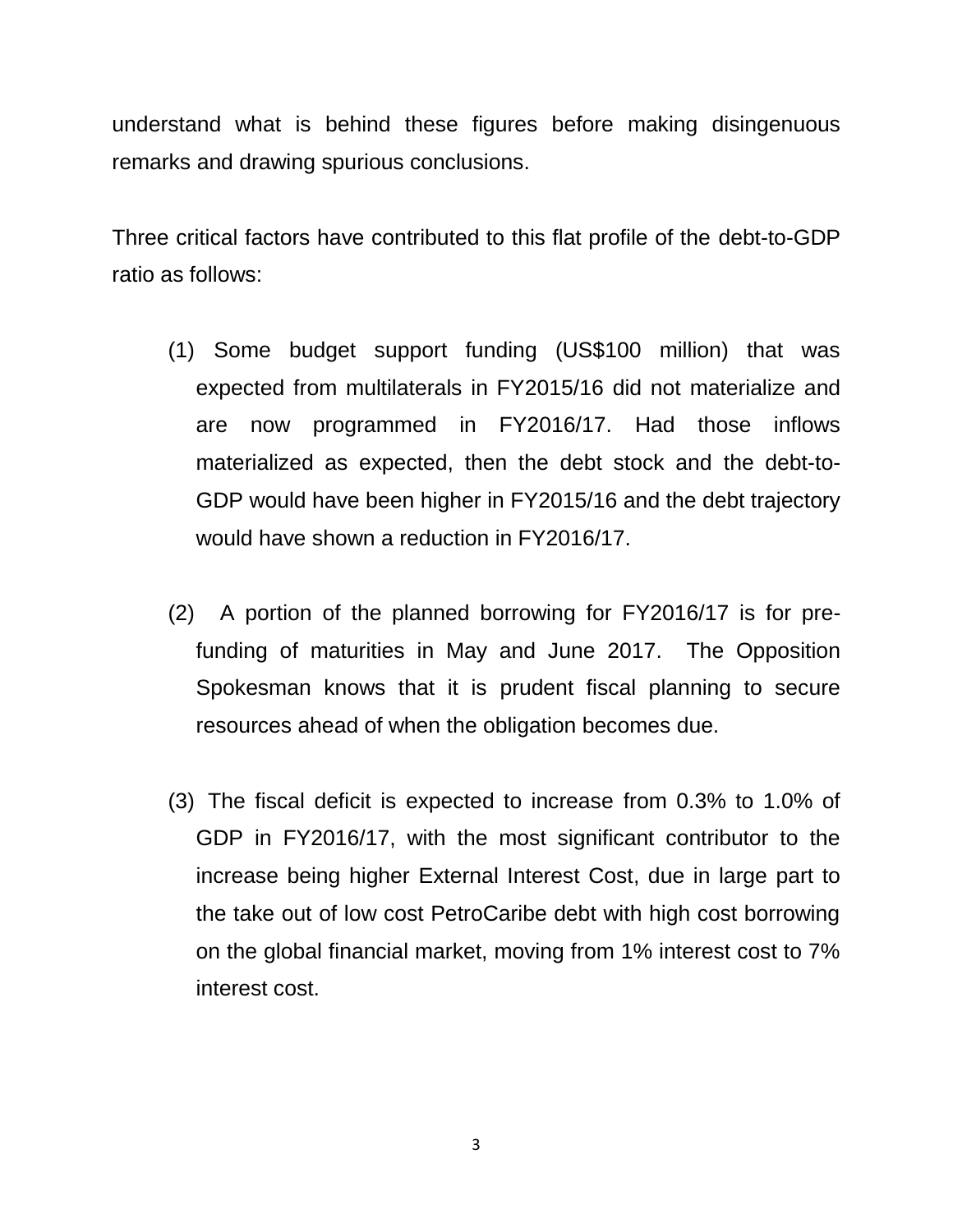Additionally, Mr. Speaker, the Opposition Spokesman on Finance boasts that the debt-to-GDP ratio has fallen from well over 140% in 2011 to current levels of 126.8%. Well Mr Speaker, the Fiscal Policy Paper dated 18<sup>th</sup> April 2013 has debt-to-GDP for Fiscal 2011/12 at **131.5%,** not "well over 140%" the Spokesman on Finance would have us believe.

### **Recurrent Expenditure Estimates**

With regards to recurrent expenditure estimates, the Opposition Spokesman also said "*The Budget here is smaller in real terms".*

He said, *"although in nominal terms it is 7.3 per cent more than the expenditure for last year. When we take account of projected inflation of about 5 per cent, the result will be less resources in real terms to provide the services needed by the people."*

I want to clarify that actually if there is a nominal increase of 7.3 per cent and projected inflation of 5 per cent then Recurrent Expenditure would be larger in real terms by 2.3 per cent. Check your math again Mr. Opposition Spokesman on Finance.

Mr. Speaker, as indicated in the Fiscal Policy Paper, the Recurrent Programmes are budgeted to increase by approximately 5 percent, broadly in line with inflation and hence no reduction in REAL terms. The Capital Budget, which includes developing the country's infrastructure are budgeted to increase by over 31 percent. In terms of providing the services (both Recurrent and Capital) needed by the people, the budget has been increased by 10%. That's a real increase of about 5%, rather than a real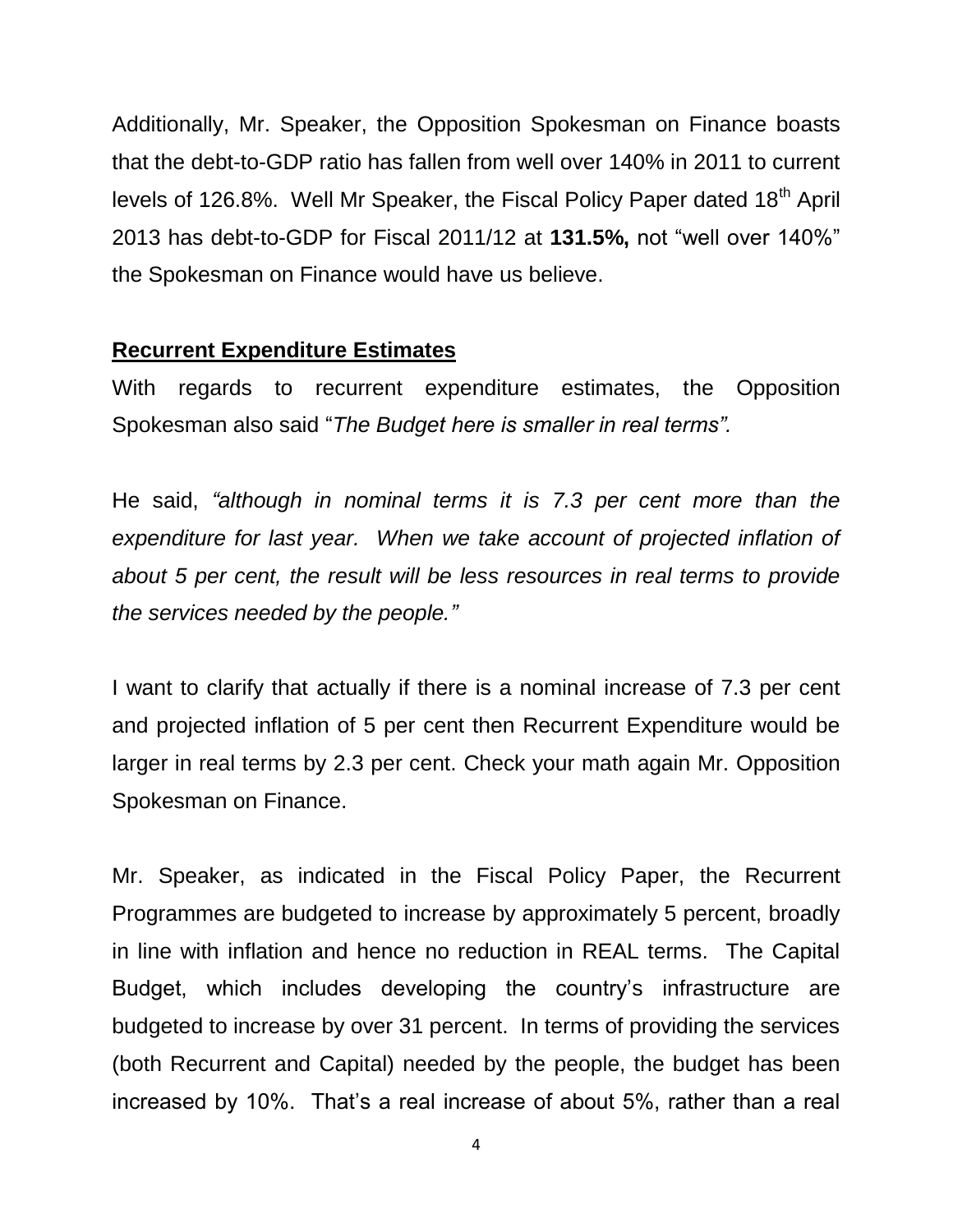decrease, as incorrectly calculated by the Opposition Spokesman on Finance.

Mr. Speaker, let me give more specifics on the expenditure side of the budget in response to the Opposition Spokesman on Finance.

Continuing on the critique in terms of Opposition Spokesman on Finance saying:

1. *"...budget is smaller in real terms…less resources in real terms to provide the services needed by the people''.*

Mr. Speaker, the FY2015/2016 Recurrent Budget included the following expenditures totaling \$7.9 billion, which were not re-provided in FY2016/2017:

| $\bullet$ | Oil Hedge Payment                        | $-$ \$3.3 billion |
|-----------|------------------------------------------|-------------------|
| $\bullet$ | <b>Cost of General Elections</b>         | - \$2.1 billion   |
| $\bullet$ | Final Tranche of One-Off \$25,000 Salary | - \$2.5 billion   |

Therefore, when adjusted for this \$7.9 billion, the baseline for FY2015/2016 actually falls to \$295 billion instead of \$303.0 billion.

So, when this \$295 billion is compared with the 2016/2017 Recurrent Budget of \$321 billion, the nominal increase in the Recurrent Budget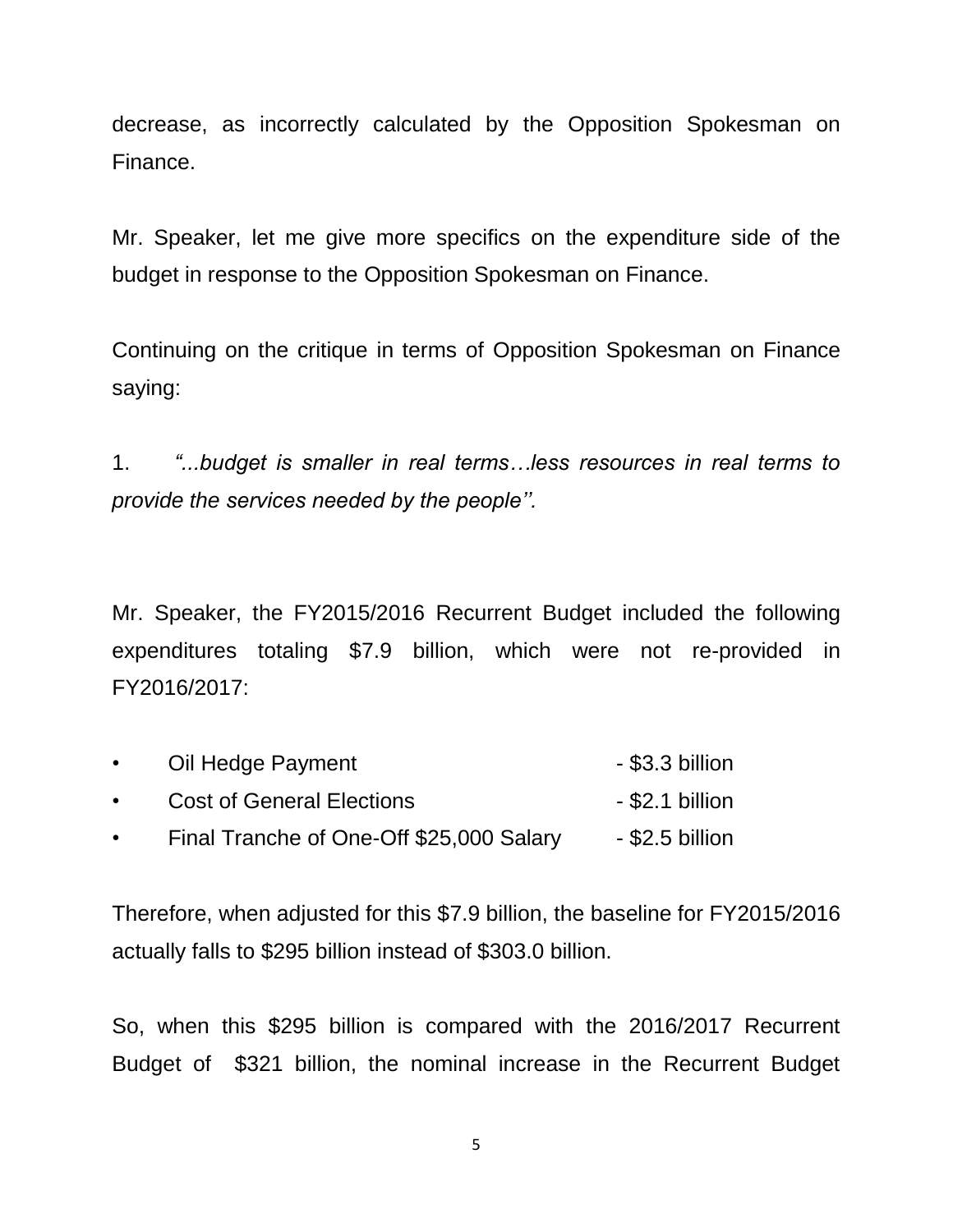relative to the 2015/2016 is actually \$25.8b or 9%, well above the 5% inflation projected for 2016/2017. So, there was a real increase.

Furthermore, funding from Appropriation-In-Aid for Recurrent Programmes in FY2016/2017 has increased to \$25.8 billion up by \$2.7 billion from the 2015/2016 Revised Estimates of \$22.8 billion. This sum reflects an additional \$2.0 billion added to the Recurrent Budget of which \$1.7 billion is from the National Health Fund to the Ministry of Health (tabled as a Standing Finance Committee Amendment); and \$300m to the Ministry of Education Youth and Information from the Universal Service Fund (to be tabled in the Supplementary Estimates).

Turning now, Mr. Speaker, to the allocation for the Ministry of Security.

The Opposition Spokesman on Finance said, *"....it cannot be sound budgeting policy to cut spending on security…."*

Firstly, it should be clarified that the overall funding to the security forces in FY2016/2017, has not been reduced. The total resources provided for the national security portfolio in 2016/2017 Budget is \$59.2 billion up by \$2.4 billion from the \$56.8 billion provided in the Revised Budget of FY2015/2016. This is the second largest share of the Non Debt Budget after the allocation to the Education portfolio.

What seems to have incited this 'criticism' of the national security budget from the Opposition Spokesman on Finance and certainly from the Leader of the Opposition (since she identified the Activity by name in her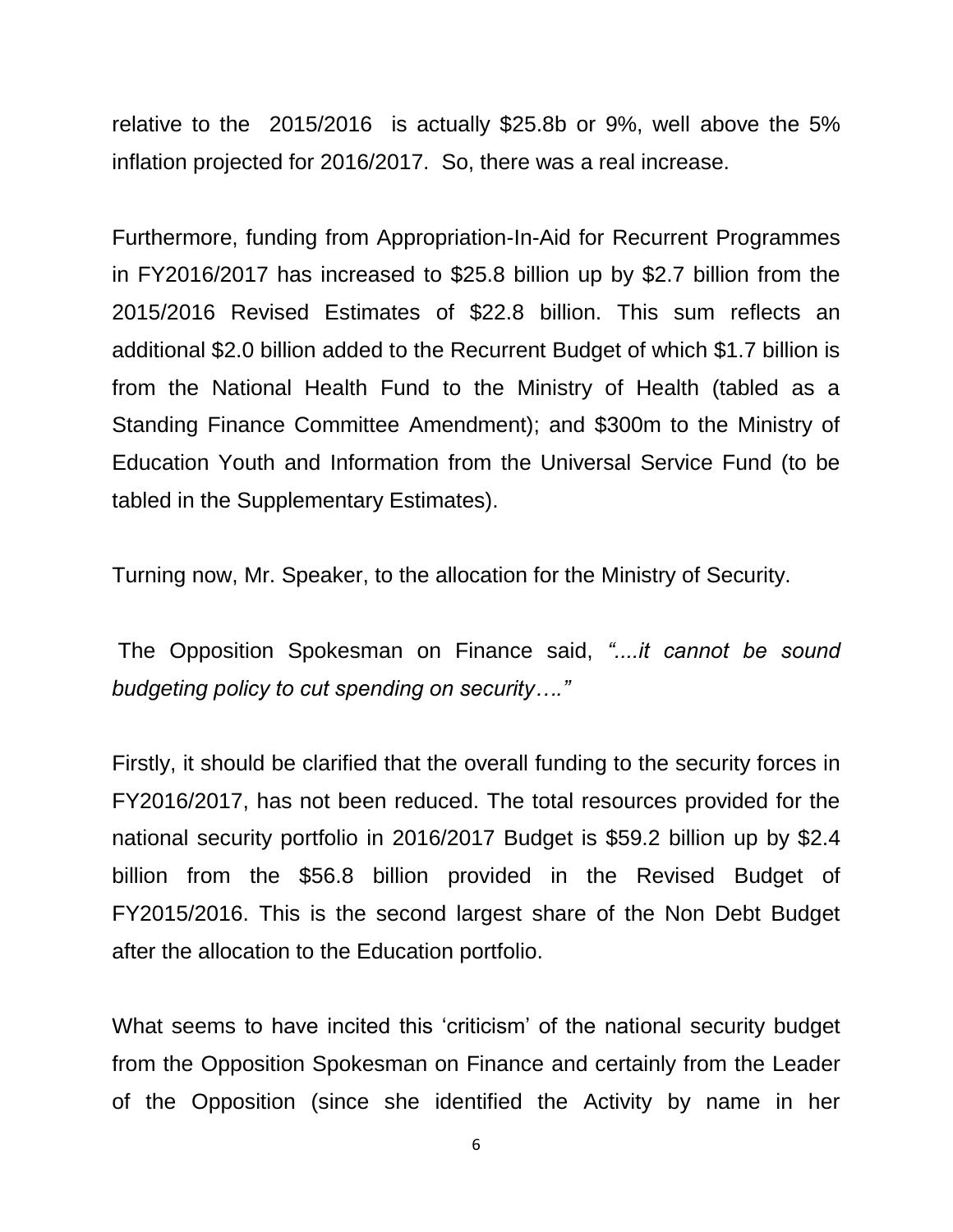presentation), is the budgetary allocation reflected under the Activity "Purchasing of Stores and Armoury".

The 2015/2016 Revised Budget Allocation for this Activity was \$800.0 million. The sum requested by the Police Department in FY2016/2017 for the Activity and supported by the Ministry of Finance is \$595.0 million.

I am advised that inadvertently, approximately \$229m was omitted from the Budget as tabled in April. I am further advised that the error has since been corrected and the Budgetary Allocation to the Activity has been fully restored to \$595m by way of a Standing Finance Committee Amendment.

Mr. Speaker, on the issue of the sugar industry. The Opposition Spokesman on Finance noted that there is "...no provision in either the Central Government Budget or Public Bodies for the take-over of the two sugar factories at Monymusk and Long Pond."

Mr. Speaker, indeed, no provision was made in the 2016/2017 budget as it is not the intention of the government to provide any further support other than the Subsidy approved by the previous Cabinet. The then Cabinet had approved a subsidy of \$216.0 million to assist in transporting canes from Long Pond to other factories. The approximately \$186 million remaining from this Subsidy is what has been earmarked for the start-up of operations at Long Pond. The proceeds from the canes milled at the factory, (government will receive 38%) will be used to sustain operations. The Ministry of Industry, Commerce, Agriculture and Fisheries had explained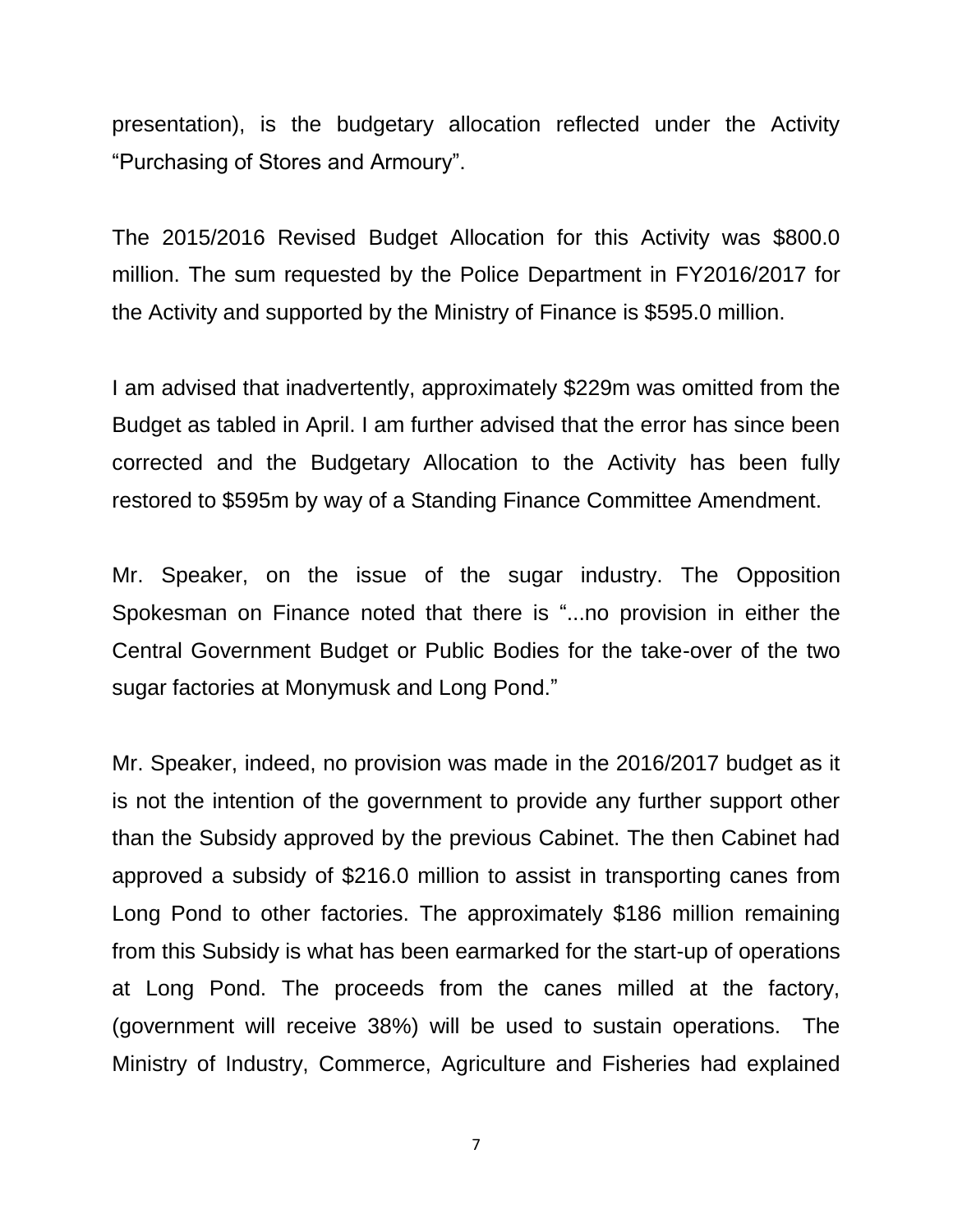this at the Standing Finance Committee meeting and in subsequent media announcements.

Similarly, the government does not intend to provide any budgetary support to the operations of the factory at Monymusk.

Mr. Speaker, the Opposition Spokesman on Finance also complained of cutting the budget of institutions such as the Children's Advocate.

For the Office of the Children's Advocate, the budget for goods and services has been cut from \$30m in 2015/16 to \$19m in this budget. And the Compensation Budget from \$65m in 2015/16 to \$56m in 2016/2017.

Mr. Speaker, it is difficult to identify the 'un-conscionable cuts' in the budget of the Office of the Children's Advocate (OCA) given the following:

There is no reduction in the overall budget of the OCA. The Revised Budget in FY2015/16 was \$134.885M; in FY2016/17 the OCA requested a total budget of \$143 million and \$143 million was supported.

### **Revenue Measures**

On the revenue side of the budget, the Opposition Spokesman claimed that (and I quote again):

"*The financing programme for the 2016/17 Budget also lacks credibility. The projected increases in revenue, NOT INCLUDING NEW MEASURES, are over-stated. The numbers are suspect and*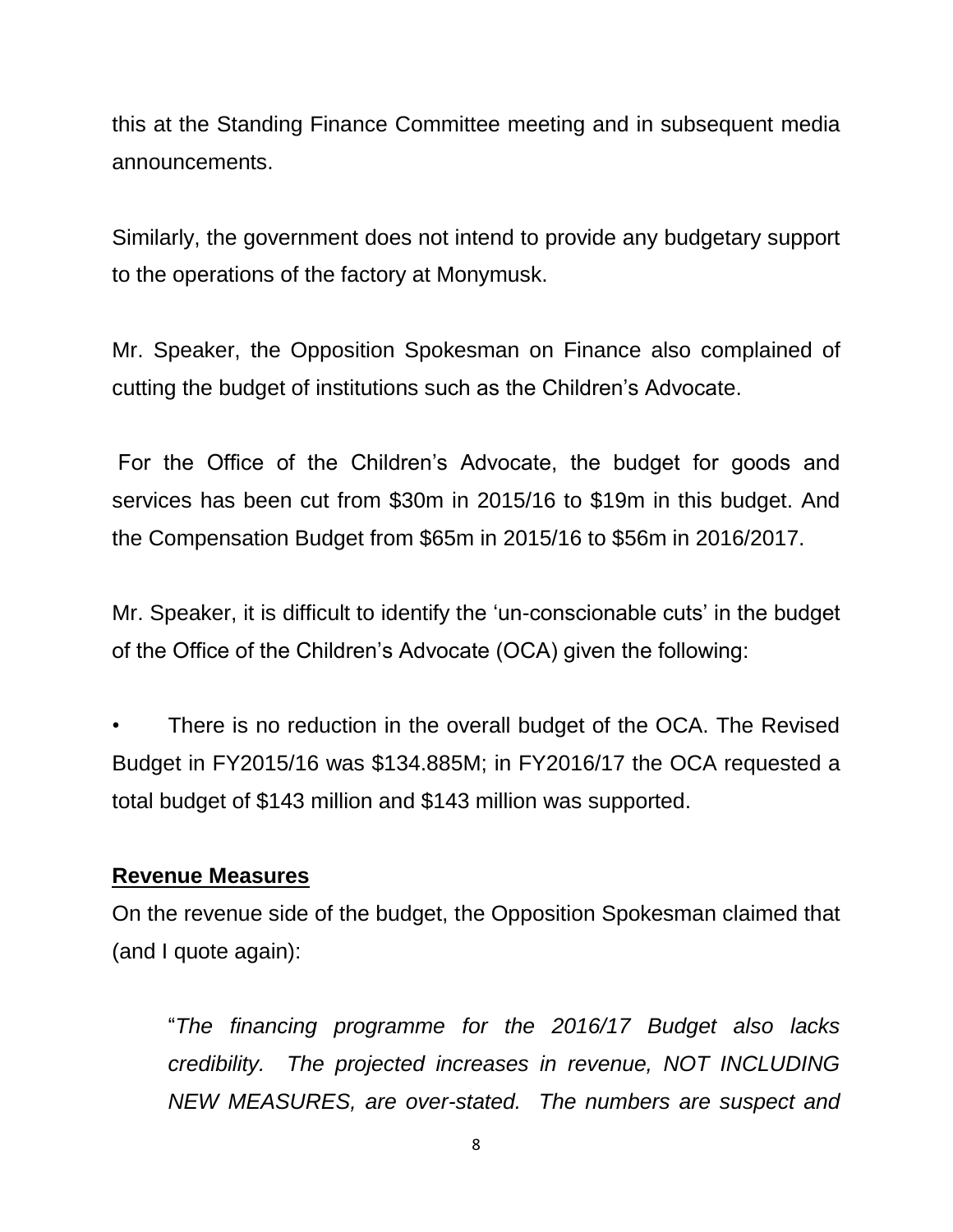*this makes the Budget presented unsustainable and unrealistic. The anticipated tax revenue of \$445.5bn is 8.2% or approximately \$34B higher that the out-turn in 2015/16."* 

Mr. Speaker the facts are:

- (i) Tax revenue in 2015/16 increased by approximately \$41 billion, or 11.0% over 2014/15. This occurred within a context of record low inflation and low economic growth. Thus the projected increase for 2016/17 of \$33.6 billion is \$8 billion or 1.7 percentage points less than what obtained in 2015/16, even with expectations of higher inflation and real economic growth. This is quite conservative, Mr. Speaker.
- (ii) Mr. Speaker, over the last 4 years, tax revenue increased at an annual average of 9.2%. Thus the 8.2% projected increase for 2016/17 is actually more conservative than the 4-year annual average. Yet, the Opposition Spokesperson on Finance claims the forecast is over-stated.
- (iii) To their credit, Mr. Speaker, in FY2015/16, the technical staff at the Ministry of Finance and the Public Services forecast tax revenue to grow at 9.9 % to \$411.9B and actual tax revenue collections were right on target at \$411.9B.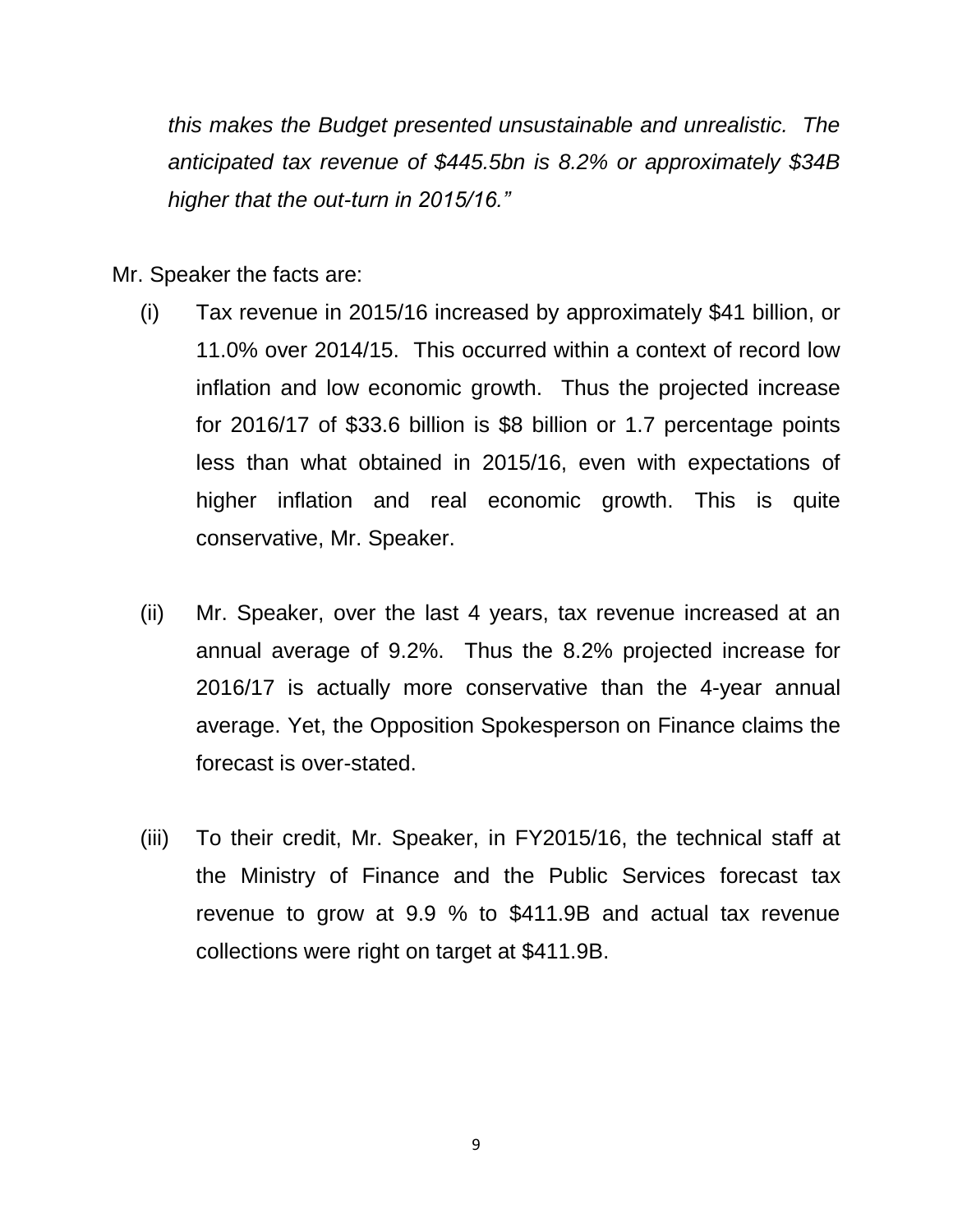This is the same technical staff who have now forecasted tax revenue at \$445.5B, for a lower rate of increase of 8.2% but yet the OPPOSITION SPOKESPERSON ON FINANCE says the forecast is unrealistic.

(iv) While the Opposition Spokesperson on Finance seeks to bring the credibility of the forecast into disrepute, it is important to note that FY2015/16 Budget that was tabled by the former minister included compliance of \$12.3B (0.7% of GDP). During FY2016/17, critical administrative reforms are expected to be even further advanced to support greater compliance.

The Spokesman went on to question our projections of an \$18.33 Billion or 13.2% increase in GCT.

I quote:

"*You are projecting a 13.2% increase, inflation is projected at 5.8%, growth at 1.8% which means the rest is compliance; we have not seen that level of compliance, not your time, not our time. It is, I dare say, given what I know of the officials I cannot believe that they would give their imprimaturs to these estimates. I cannot believe that these estimates of revenue are the result of the work done by the officials, given the quality of work with which I am familiar and which they have demonstrated over the years."*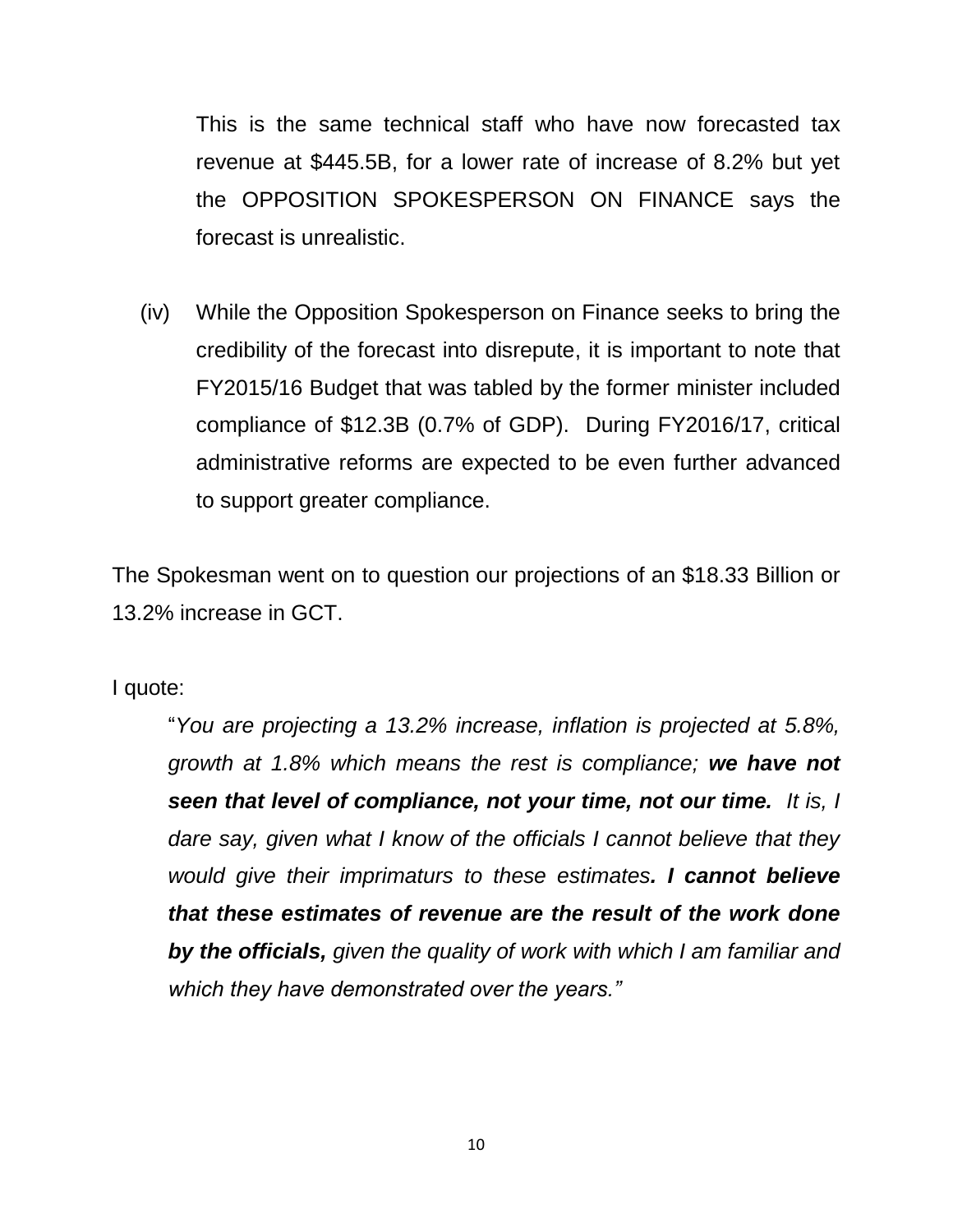Mr. Speaker, with respect to the claim by the Opposition of a projected increase of \$18.3 Billion or 13.2% for GCT the facts are as follows*:* 

| <b>GCT</b><br><b>ESTIMATES</b> |       |                 |                 |         |
|--------------------------------|-------|-----------------|-----------------|---------|
| (J\$bh)                        |       |                 |                 |         |
|                                |       |                 | Increase Diff   |         |
|                                |       | 2015/16 2016/17 | $(\mathcal{S})$ | $(\% )$ |
| GCT (Local)                    | 72.7  | 77.1            | 4.3             | 5.9%    |
| GCT(Imports)                   | 65.8  | 78.0            | 12.2            | 18.5%   |
| <b>GCT (Total)</b>             | 138.6 | 155.0           | 16.5            | 11.9%   |
|                                |       |                 |                 |         |

- (1)Total GCT is projected to increase by 11.9% and not 13.2%;
- (2)GCT on locally produced goods & services is forecast to increase by 5.9%, which is strictly in line with the projected increase in nominal GDP.
- (3)GCT on imports is projected to increase by \$12.2bn, or 18.5%. A significant portion of this increase (a third) is expected from the full implementation of the ASYCUDA, which the OPPOSITION SPOKESPERSON ON FINANCE agrees should assist with the level of inflows. As is customary, these figures are in the best judgment of the technical staff's prudent and sufficiently conservative estimates.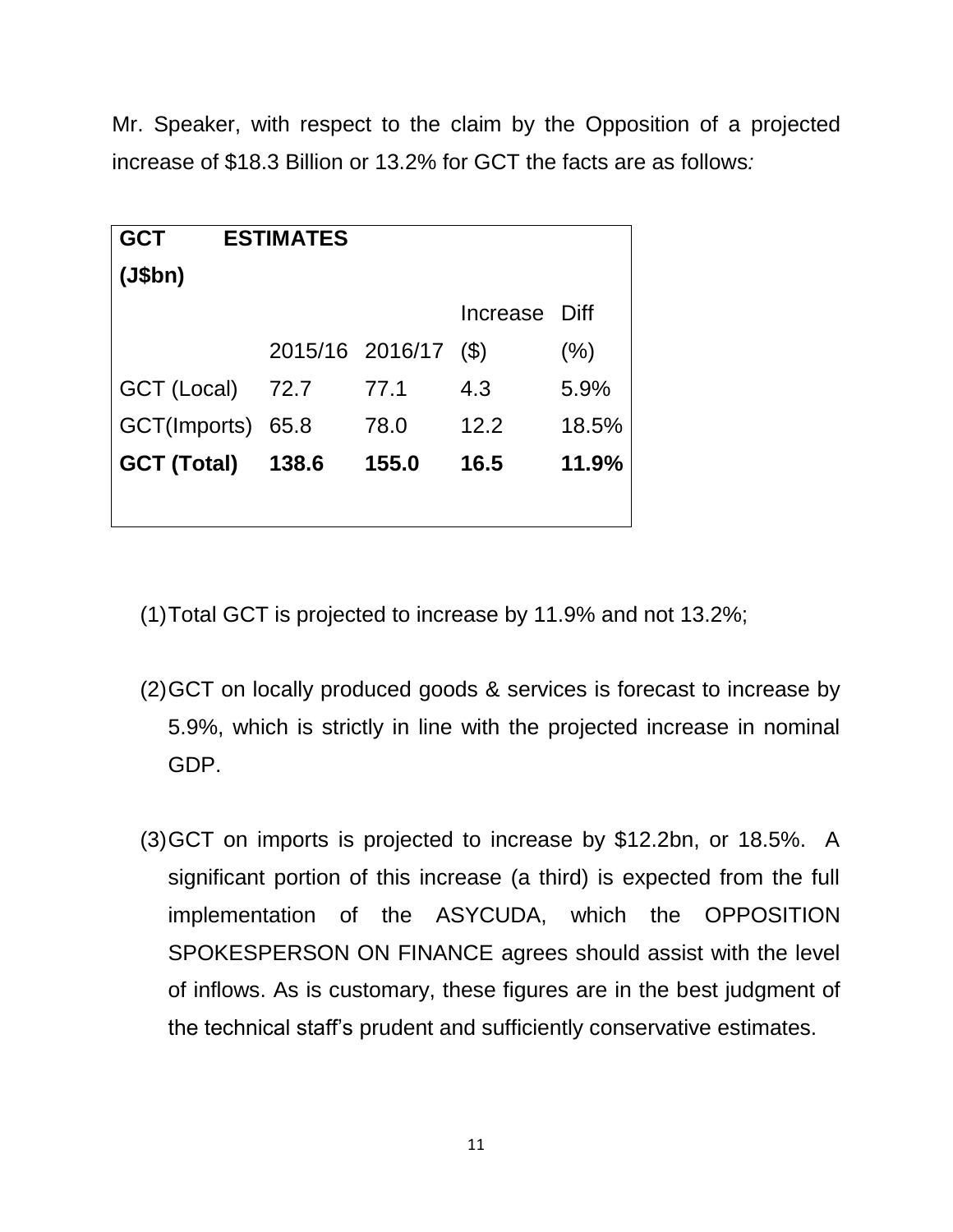(4) The figures have been vetted and discussed as usual with the IMF.

Mr. Speaker, contrary to what Dr. Phillips said, SCT is projected to grow by 6.1% and not 9.7%.

| <b>SCT</b><br>$\vert$ (J\$bn) | <b>ESTIMATES</b> |                          |        |              |
|-------------------------------|------------------|--------------------------|--------|--------------|
|                               |                  | 2015/16 2016/17 Diff(\$) |        | Diff<br>(% ) |
| SCT (Local)                   | 14.0             | 13.9                     | $-0.1$ | 0.7%         |
| SCT(Imports)                  | 37.3             | 40.5                     | 3.2    | 8.7%         |
| <b>SCT (Total)</b>            | 51.3             | 54.4                     | 3.1    | 6.1%         |

Supported by the ASYCUDA, SCT (Imports) is projected to grow by 8.7%, while SCT (Local) is projected to decline by 0.7%, due to the budgeted reduction in oil price. Thus if oil price were to rise above the level budgeted, SCT would be expected to increase above the forecasted amount.

Mr. Speaker, we take exception to the Opposition Finance Spokesman's snide remarks that the figures presented might have been politically manipulated. This is an unfortunate characterization of the budget exercise as this is the pure work of the technical staff at the Ministry of Finance and the Public Service. Mr. Speaker regardless of which Government is in power, these men and women have consistently given of their professional service and they should be recognized and appreciated.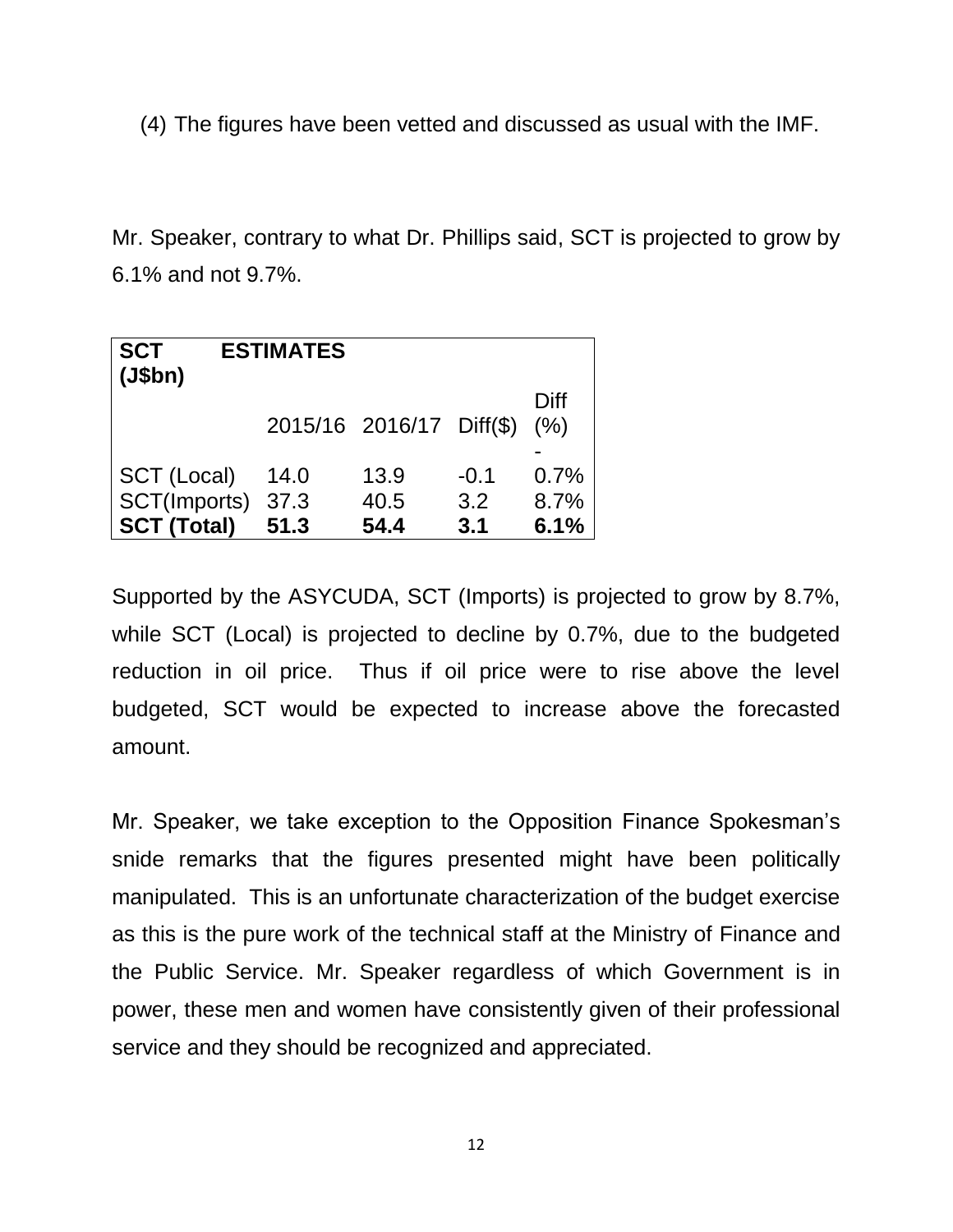### **Wage Bill**

Mr. Speaker, the former minister stated that the GOJ's wage bill is projected to grow by only \$300M in 2016/17. A simple perusal of the Fiscal Policy Paper would reveal that the GOJ wage bill increased by over \$12B as per the recently concluded wage negotiations when he was Minister. In addition, the Estimates of Expenditure that were reviewed in details by the entire House clearly specifies an amount of \$11.2B in the Contingency provision to cover the cost of the 2015/17 wage agreements and payment of arrears to groups with outstanding settlements. There is no way that the agreements the Opposition Spokesman on Finance signed last year could result in only a \$300M increase in the wage bill.

The incorrect computation of the wage bill and associated PAYE therefrom has led to an erroneous conclusion that the Income Tax "*numbers just do not compute."*

# **The Tax Package**

Mr. Speaker, I was at first astonished but then amused to hear the OPPOSITION SPOKESPERSON ON FINANCE fulminating on the tax package I announced at the start of this debate. During his four years at the wicket, he introduced four new tax packages – one every year:

| 2012   | \$19.4B |
|--------|---------|
| 2013   | \$15.9B |
| 2014   | \$6.7B  |
| 2015   | \$10.3B |
| Total: | \$52.3B |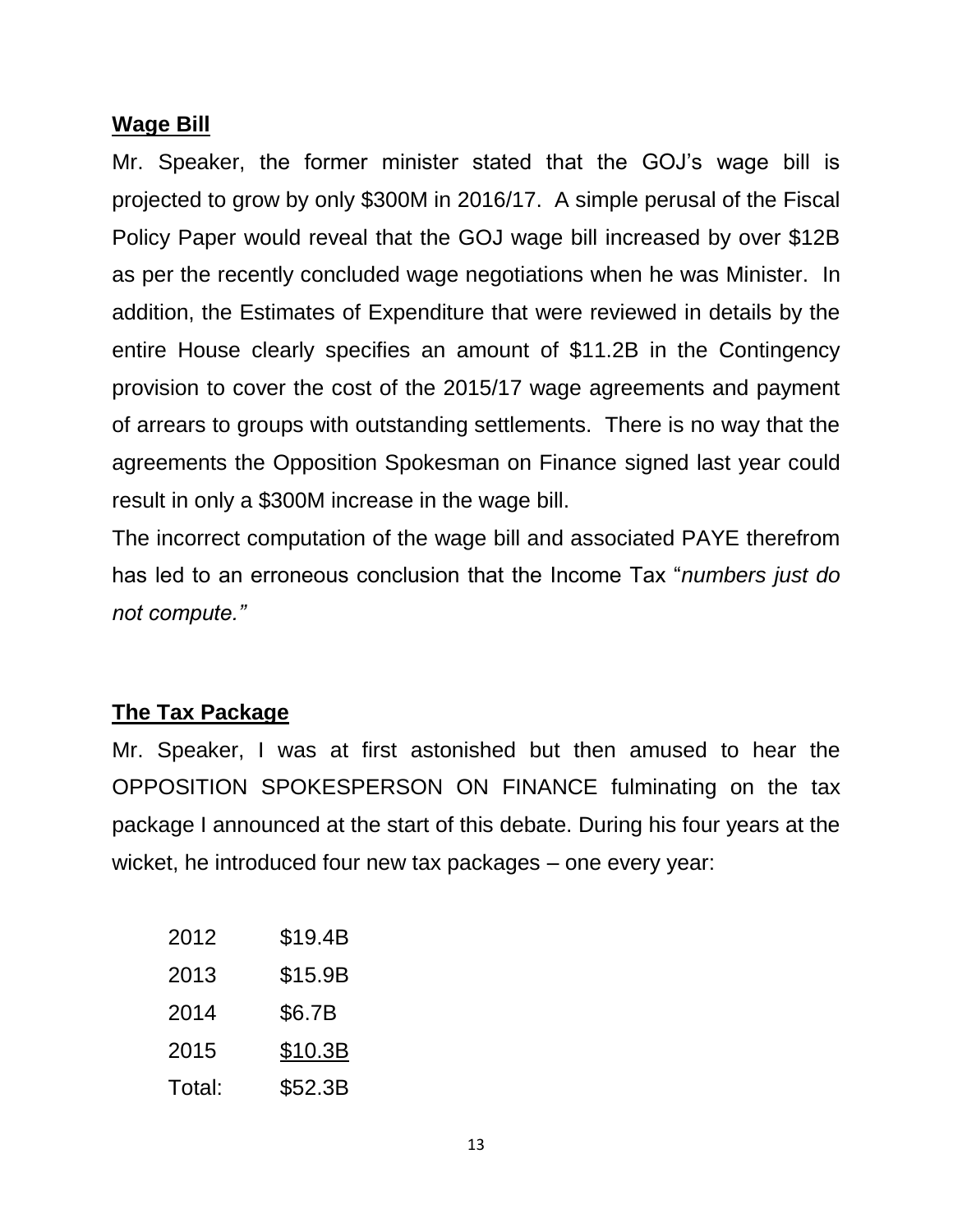This in addition to \$34.2 billion taken from NHT for a total of \$86.5 billion - With nothing given back!

In contrast, this new government has put in a tax package of \$13.8 billion and is giving back \$12.5 billion in the new unprecedented\$1.5 million plan. One is take and give, the other is take, take, take.

### **Fiscal Reforms**

The OPPOSITION SPOKESPERSON ON FINANCE has taken credit for far-reaching fiscal reforms. He lacked the graciousness to acknowledge that the most significant of these – the Fiscal Responsibility Framework – was embedded in law and was passed in this House on February 23, 2010 during my tenure. Nor has he acknowledged the work that was done on other important reforms like the Central Treasury Management System, the Omnibus Incentives legislation and the Charities Act, all of which were significant features of the Green Paper on Tax Reform which I tabled in this House on May 10, 2011.

But the OPPOSITION SPOKESPERSON ON FINANCE has sought to over inflate his achievements, claiming credit for things with which he had absolutely nothing to do.

We had to deal with oil prices at US\$145 per barrel. He was lucky to experience oil prices of under US\$30 per barrel.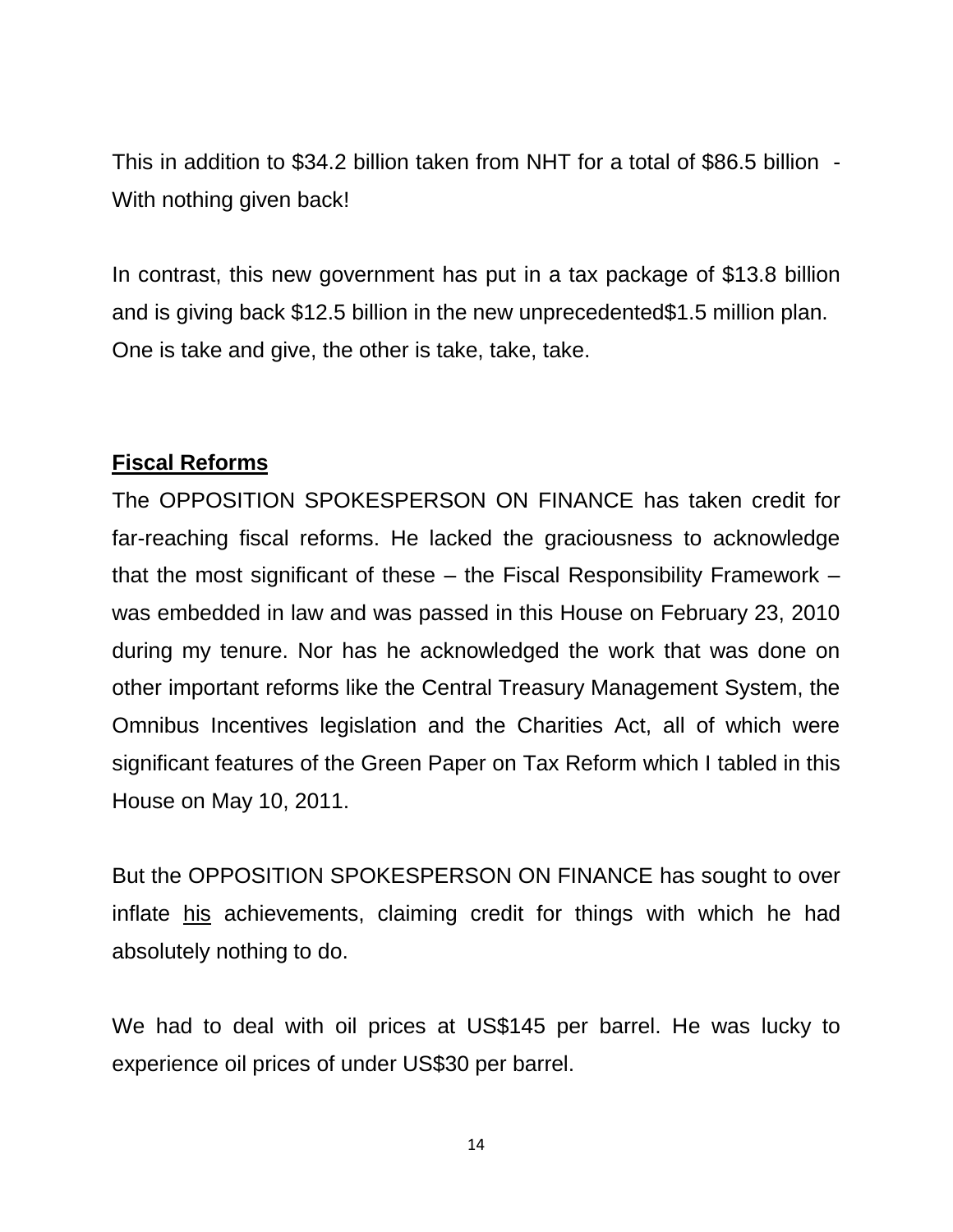We had to deal with the world food crisis of 2008 in which food prices skyrocketed and led to food riots in several countries (Bangladesh, Cameroon, Burkina Faso, Cote d'Ivoire, Egypt, Indonesia, Mozambique, Senegal, Yemen and – just north of us – Haiti). He enjoyed a significant fall in prices for commodities like wheat, corn, soybean and fertilizers – between 30% and 40% in last year alone, while we had to subsidize the cost of these imported commodities.

#### **Performance of the Current Account**

The OPPOSITION SPOKESPERSON ON FINANCE boasts about the reduction in the current account deficit from 11.1% to 2.4% - an improvement of 8.7%. Last year, Jamaica saved US\$1.4 billion on its oil bill compared to 2011, equivalent to 10.5% of GDP. Without that, the current account would not have been reduced to 2.4%; it would have increased to almost 13%.

This is not difficult to understand. But look at this; our merchandise exports have fallen from US\$1.7 billion in 2011 to US\$1.3 billion last year, a precipitous drop of 24%.

#### **Performance of Inflation**

The OPPOSITION SPOKESPERSON ON FINANCE claims credit for the low 3% inflation last year. He didn't even pause to take account of the fact that the cost of electricity and transportation which make up 25% of the total cost of living basket actually declined last year (they were the only two of the twelve categories in the basket to record decline) and primarily account for the 3% inflation – not his good auspices.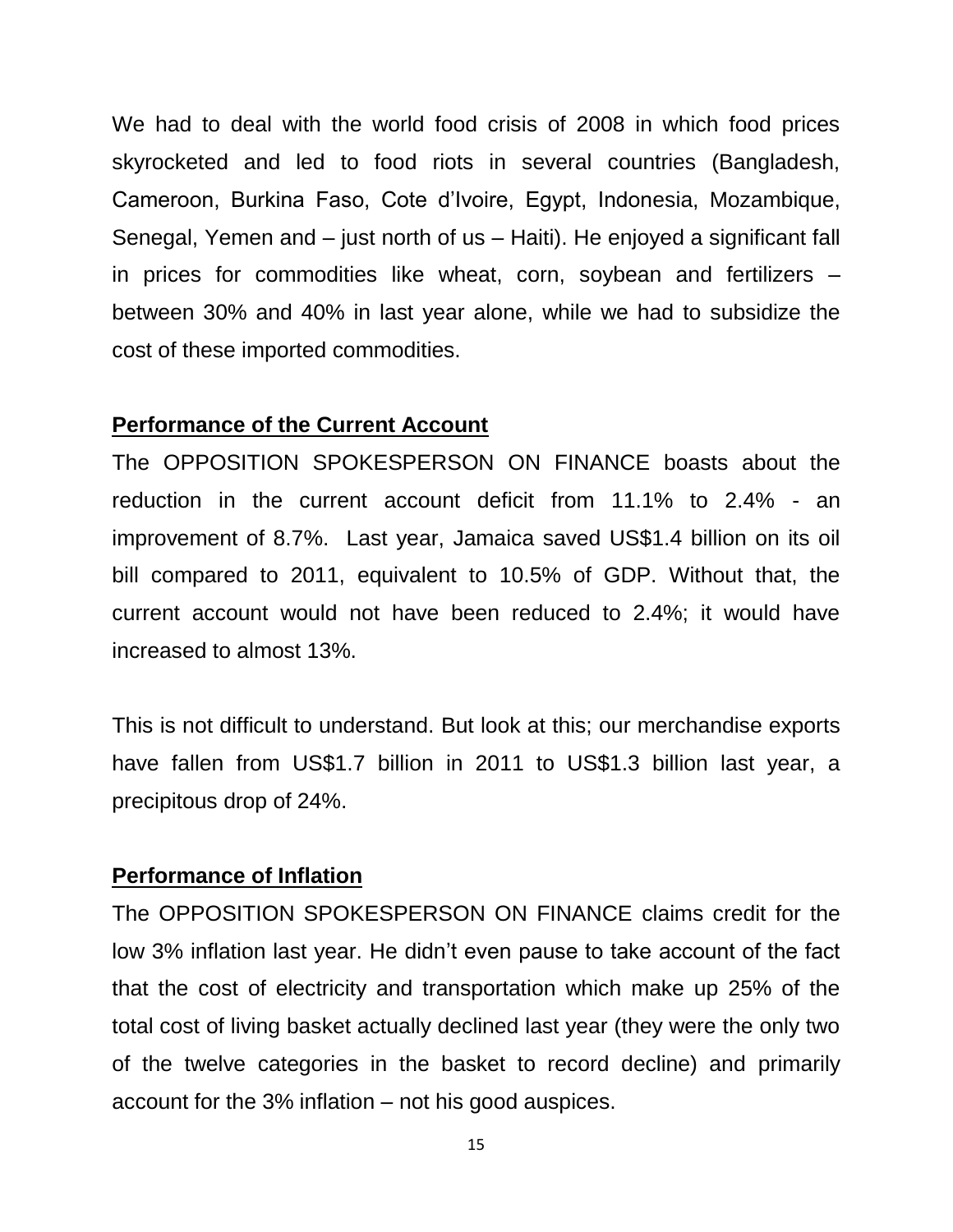#### **GDP GROWTH**

Despite the stormy period we had to go through, we were able to restore the economy to 1.7% growth in 2011. Their best year (last year) was less than half of that. For their entire 4 years in office, the economy grew by only 1.2%. Raw material imports which is what drives production fell by 21%. Electricity usage in the industrial and commercial categories (Rates 20, 40 & 50) – another reliable indicator of economic activity – fell by 3% between 2011 and 2015. In their four years, agriculture inched up by merely 1.1%. In our last year (2011), it grew by 10.3%.

Since 2011, manufacturing has also inched up by 1.4%. Construction was flat and were it not for the North/South highway, would have been negative. Mining was down almost 5% which is understandable, given that the market conditions remain sour. The economy has simply not been working as it should despite the OPPOSITION SPOKESPERSON ON FINANCE's "wonderful management".

We are not going to allow the OPPOSITION SPOKESPERSON ON FINANCE to render his own dub version of history or present a photo shop image of his own stewardship, carefully touched up to make it look better than it really is. The budget is almost in balance after 18 years of fiscal deficit with the help of the NHT funds. If the Opposition Spokesperson on Finance wants to take credit for that, he can. We have no problems. That is something that this government is committed to sustain and build upon. But let him not seek to disparage the tremendous work of the JLP administration of 2007-2011 against the most horrendous odds. I have never heard the OPPOSITION SPOKESPERSON ON FINANCE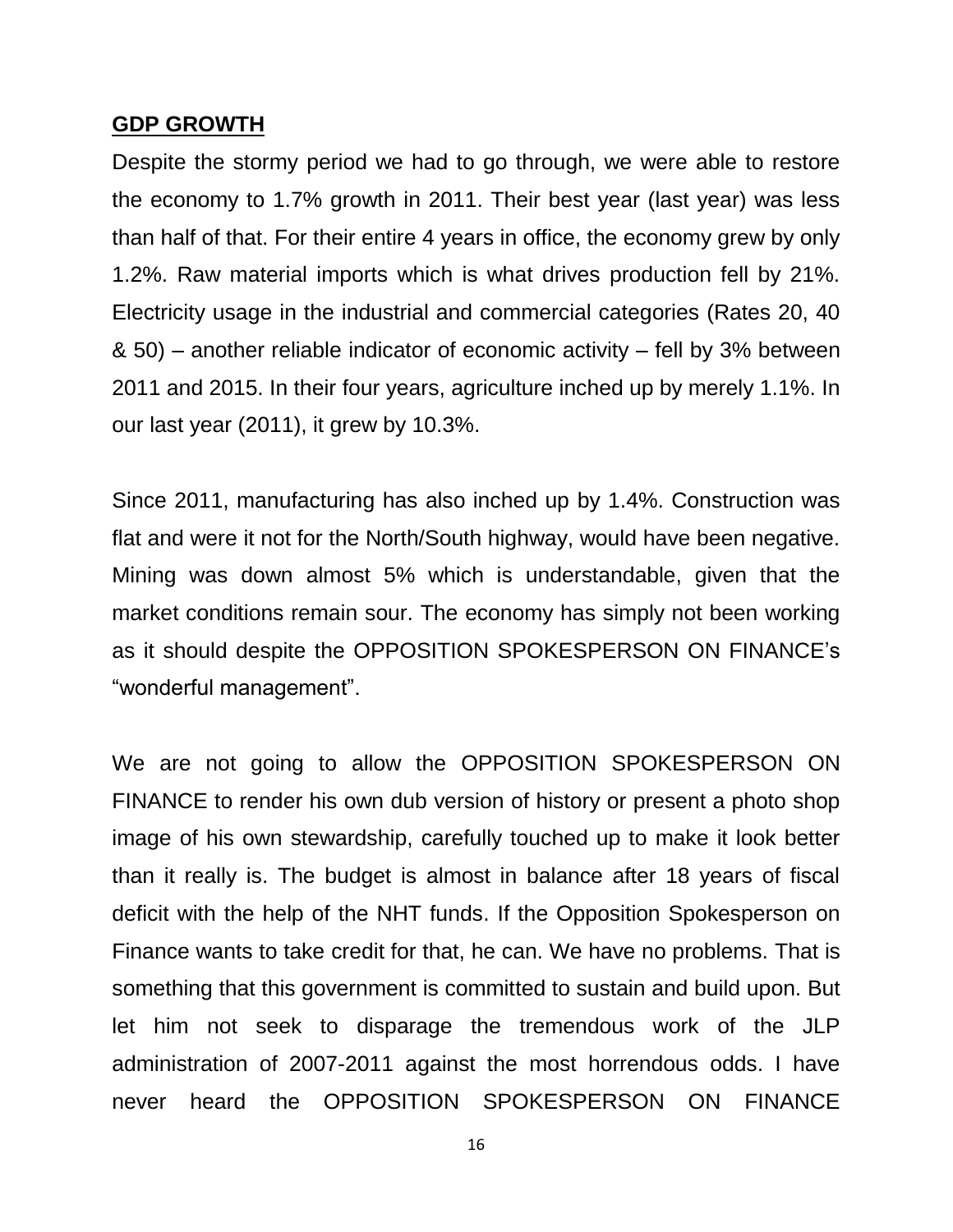acknowledge in any way, shape or form the circumstances that we had to grapple with. At least the Leader of the Opposition did so in an interview in Canada in October 2012 although, uncharitably, she has never done it on her own soil.

We are proud of the fact that we shepherded Jamaica through the worst global economic crisis any of us has experienced in our lifetime. It is something that I pray no government and no Minister of Finance in the future will ever have to face. And we are humbled and vindicated by the fact that the people of Jamaica, in their wisdom, have entrusted us with the urgent task to now move Jamaica from poverty to prosperity.

#### **The Southern Coastal Highway Improvement Project (SCHIP)**

Mr. Speaker, regarding the Southern Coastal Highway Improvement Project, the Government has allocated \$40 million of its own resources in the 2016/2017 Estimates to facilitate preliminary works such as commencement of surveys to identify those parcels of land to be acquired for roadworks, undertake an environmental impact assessment (which has not yet been done) and any necessary review of the design. Funding for the remainder of the project is outlined in the 5 year Public Sector Investment Programme (PSIP) in the Fiscal Policy Paper (FPP) which was tabled with the Estimates of Expenditure on April 14, 2016.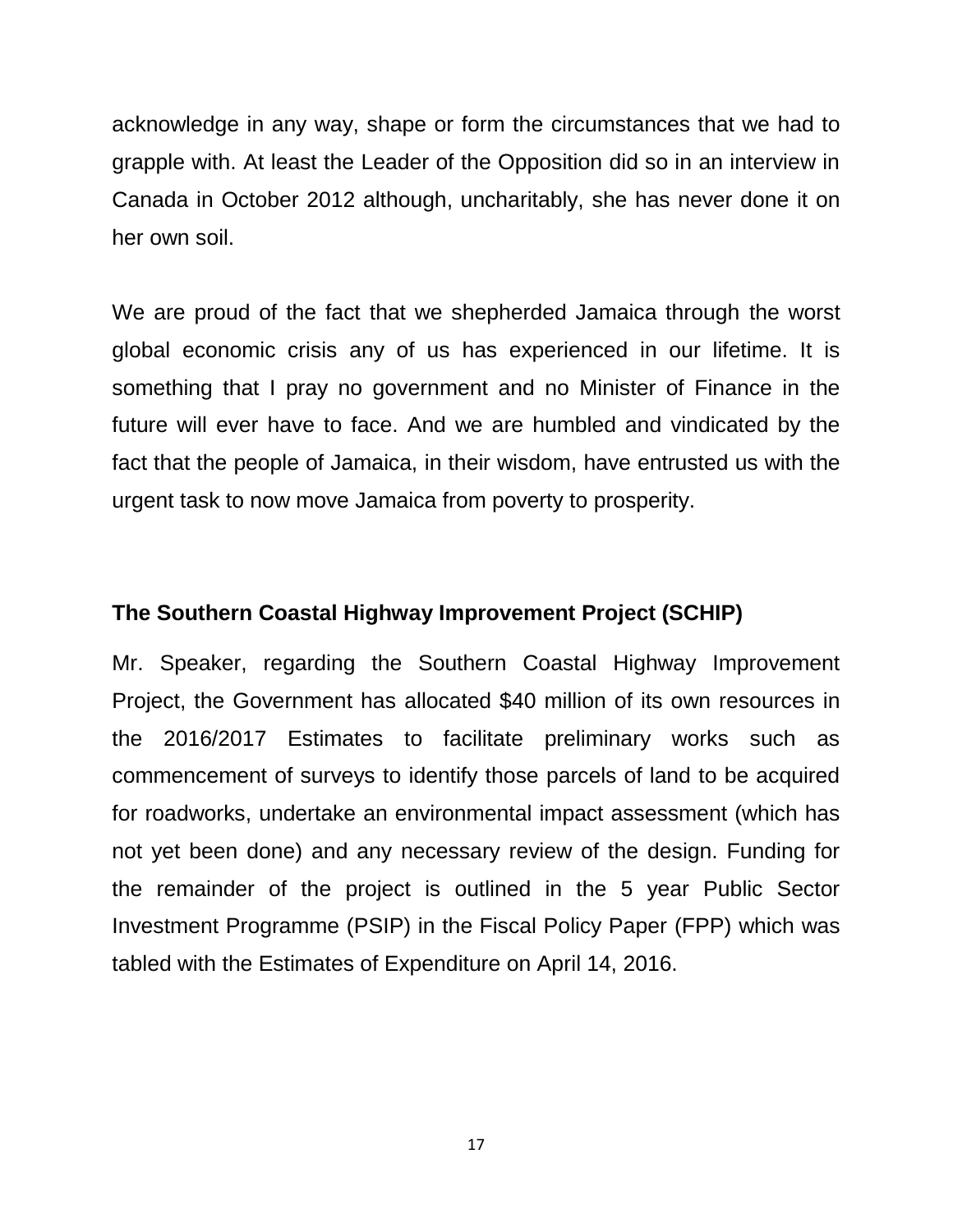# **C. RECENT DEVELOPMENTS IN THE FOREIGN EXCHANGE MARKET**

Mr. Speaker, there has been a noticeable increase in the pace of depreciation of the Jamaican Dollar since mid-April 2016 following an almost unchanged exchange rate during March and early-April 2016. The faster pace of depreciation in recent weeks has been driven predominantly by large portfolio-related transactions and is not reflective of a deterioration in underlying economic fundamentals or confidence.

The Bank of Jamaica has assessed that underlying fundamentals remain positive. For FY2015/16, the current account deficit of the balance of payments is estimated to have been 2.2 per cent of GDP and the Bank of Jamaica's forecast is for it to remain within the range of 2.0 per cent to 3.0 per cent of GDP in FY2016/17. A current account deficit at these levels is sustainable. When taken together with foreign direct investments of 5.8 per cent of GDP in FY2015/16 and 5.6 per cent of GDP projected for FY2016/17, Jamaica is earning on a current basis what it needs in order to pay for its imports. FY2015/16 is the first time this has happened since FY1996/97.

Let me stress that there is no shortage of foreign exchange in the country. The country's international reserves have also remained healthy and continue to exceed benchmark levels. Jamaica's inflation is also very low by historical standards. Furthermore, the IMF, in its recent visit to Jamaica, has reaffirmed that in its view the exchange rate is now in line with fundamentals.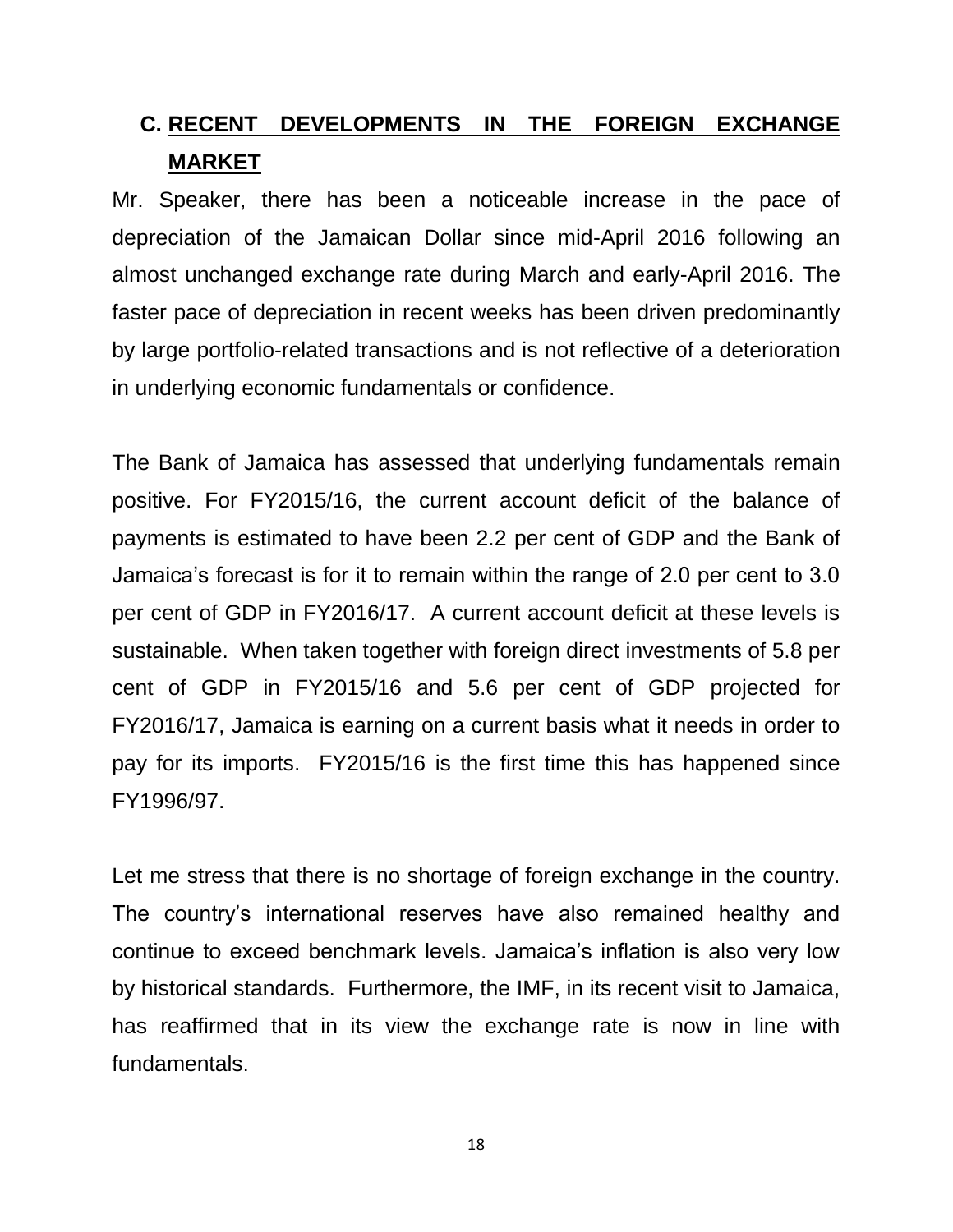Against this background, Bank of Jamaica has acted to address the accelerating depreciation that has been occurring over the past few weeks. Beginning on Friday, May 20, the Bank has intervened by selling substantial amounts into the market and this continued yesterday with the effect that the pace of depreciation has now decelerated. The Governor of the Bank of Jamaica has advised me that the Bank will be maintaining a presence in the market until conditions settle. This presence underscores the Government's commitment to ensuring orderly conditions in the foreign exchange market within the context of a flexible exchange rate regime.

#### **D. GREATER FISCAL RESPONSIBILITY**

#### **Oceana Hotel**

Mr. Speaker, all Ministers, Department and Agencies must take responsibility to protect revenues.

We note that the Oceana Hotel in downtown Kingston was languishing for a while with attempts to sell it. The UDC board finally approved the sale to the Downing Street Group for J\$385 million at its May 29, 2014 meeting. Through *Cabinet Decision No. 21/14 dated June 9, 2014* the sale was also approved.

Mr. Speaker, we note that the market value as at August 2011, 3 years prior to the sale, was J\$380 – J\$400 million, which suggests that values in downtown Kingston remained pretty flat. We find that hard to believe. But let's move on.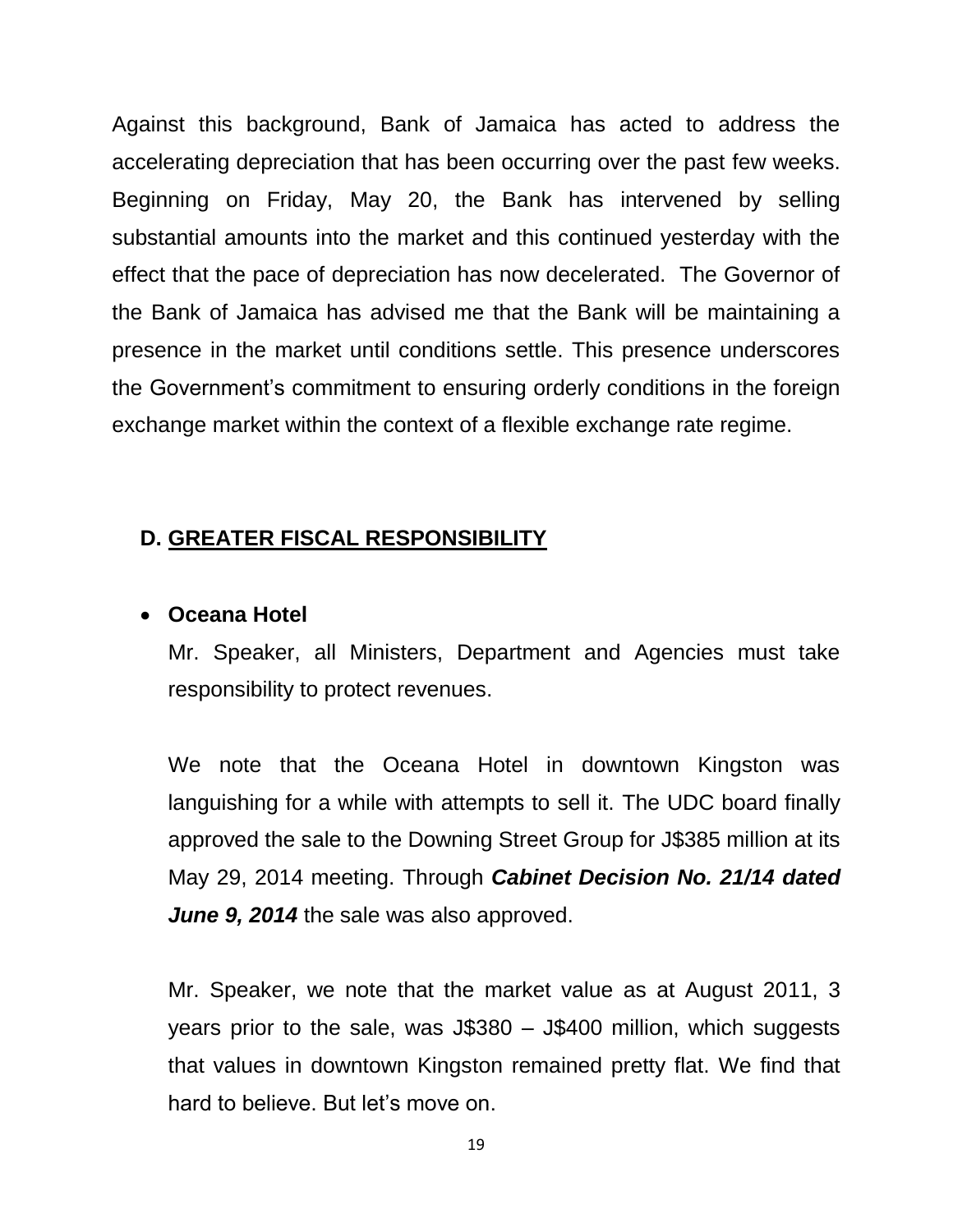Mr. Speaker, the same building that the UDC, one arm of government sold to a private sector entity for J\$385 million, another arm of government turned around and is spending J\$400,089,841.20 for renovation and alteration for office space for the Accountant General's Office. We are not begrudging the AGD the space obviously. They need it. We are looking at the economic value of the transaction.

Mr. Speaker, the rent agreement is for 10 years at a rental rate of J\$1,774 per square foot, making it a total of J\$90,922,822 annually for the 51,253 square feet of space on the ground floor. The rent increases at 7.5% annually.

In addition to the monthly rental, the lessee must pay their proportionate share of Common Expenses (Maintenance). We don't have a figure for these expenses as according to the lease document this will be estimated by the Lessor at the beginning of each year and the lessee so notified.

The Lessee must also pay its own monthly parking of \$9,030 per stall with an annual increase of 7.5%.

Mr. Speaker, we ask the question, "Is this good value for the Jamaican people? Government mismanagement at its peak? Or is this a sweetheart deal?" To whom will all this value accrue after the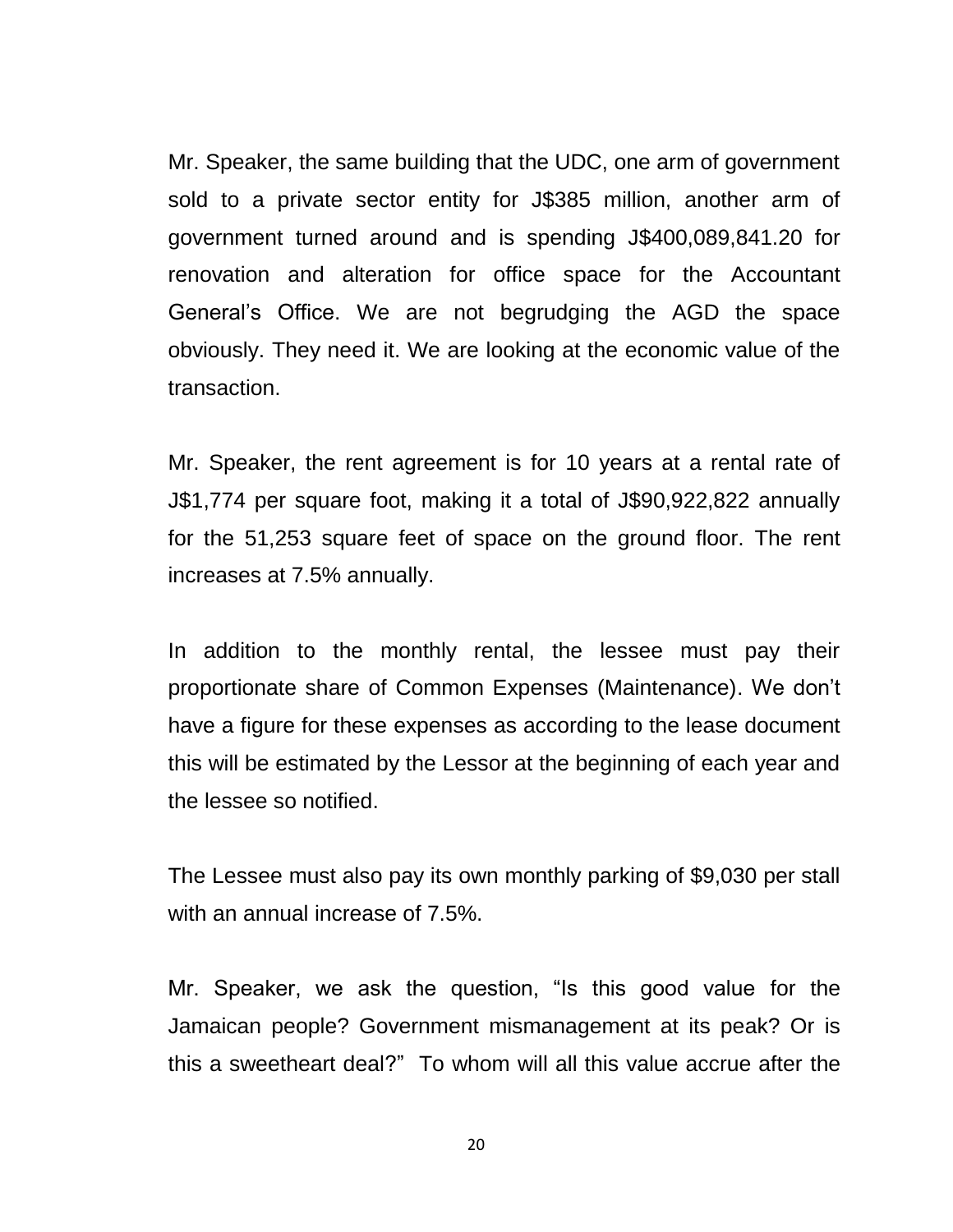government put in J\$400 million to renovate the ground floor of the Oceana that the UDC sold for J\$385 million?

The rental payment and the maintenance do not appear to be below market for the downtown area, which would be a way to compensate the lessee for all the improvements that are being made to the building.

### **Noranda Letter of Credit**

Mr. Speaker, that same slackness in handling money and government affairs was applied to dealing with the troubled Noranda bauxite relationship. We were left completely incredulous, Mr. Speaker, to find that the former Minister of Finance apparently allowed a US\$5 million Letter of Credit, which was issued on behalf of Noranda to pay the government of Jamaica the company's bauxite levy, to expire December 2015 – without making a claim on that irrevocable letter of credit!

Mr. Speaker, the Noranda people expressed great surprise to our negotiators that the then government allowed the LC to lapse and thereby avoided being paid the US\$5M!

So because of that fiscal and managerial slackness the Jamaican people were short-changed to the tune of J\$625 million by previous government.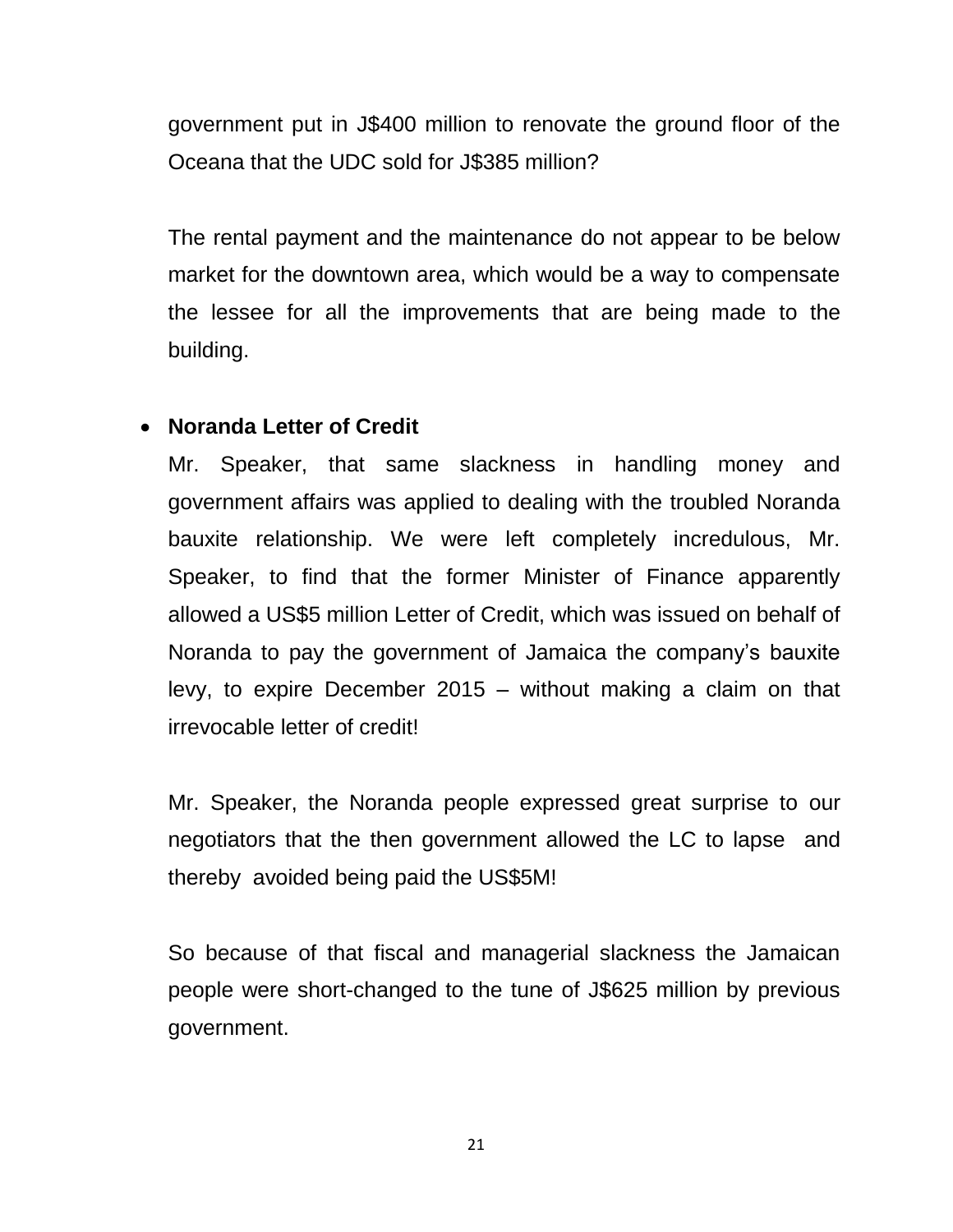# **E. Enhancing the Capacity for Growth**

Mr. Speaker, the task to invigorate economic growth and to sustain it is urgent. There must now be a mushrooming of private sector activity, and this requires partnership around a shared vision of the future.

# **Envisioning The Future – A Call To Action**

• Starting today, the Government must be lean, efficient and effective, doing well the things that only Government should do and removing obstacles for the private sector. This implies a sustained focus on:

(i) Executing public sector transformation, for more effective public service delivery, greater efficiency in resource utilization and reduced bureaucracy; (The PM expounded on this in his budget speech.)

(ii) Building human capital and productivity, and encouraging higher rates of innovation and technological adaptation. These are activities that have extremely high growth returns but will invariably be plagued by private sector underinvestment because highly skilled labour, risk capital and technology are very mobile and the return on private investment in these areas are well below the social return.

(iii) Maximizing the impact of capital expenditures by targeting infrastructural gaps in our road networks, water and energy systems and port facilities.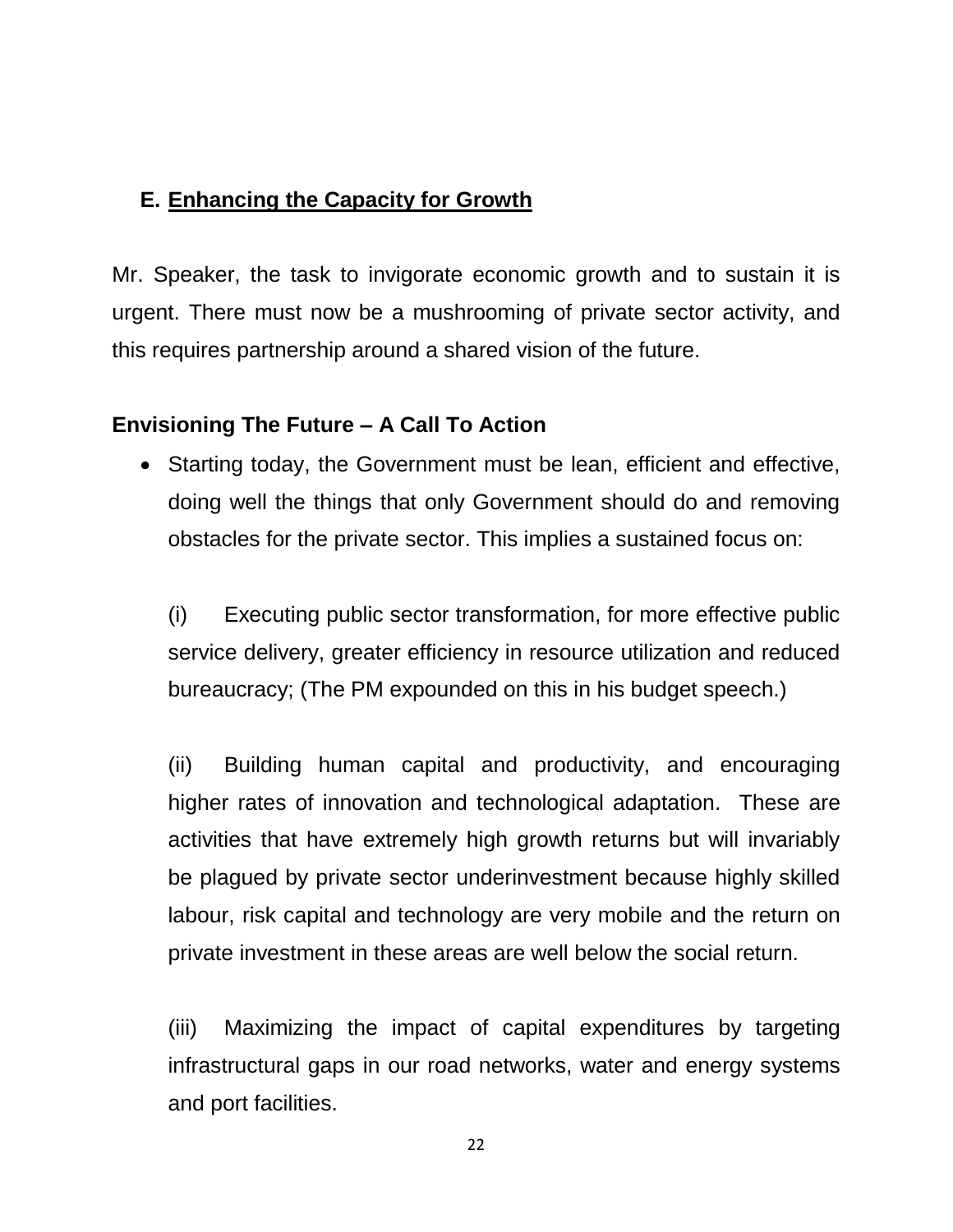(iv) Targeting and facilitating a significant improvement in domestic linkages. These linkages involve maximizing interdependence among key sectors which rely on our natural endowments in our labour, land, marine, coastal and other renewable energy resources.

It is this vision of integrated broad-based, sustainable development, which underpins the Government's promise to the people of Jamaica.

### **Doing what is Necessary – Filling The Implementation Gap**

Realizing this vision will involve hard work and sustained effort in implementing specific programmes and projects, we note we must do the following:

Our 13 point plan is to:

- 1. Secure the baseline growth trajectory and realize the upside potential by strengthening the mechanisms for the coordination, implementation and monitoring of the Growth Agenda and strategic growth initiatives;
- 2. Closely track major project implementation and doing business reforms through programming responsibility and timelines and holding responsible MDAs accountable;
- 3. Leverage all available grant money (for example from the UK Government) for growth enhancing infrastructure.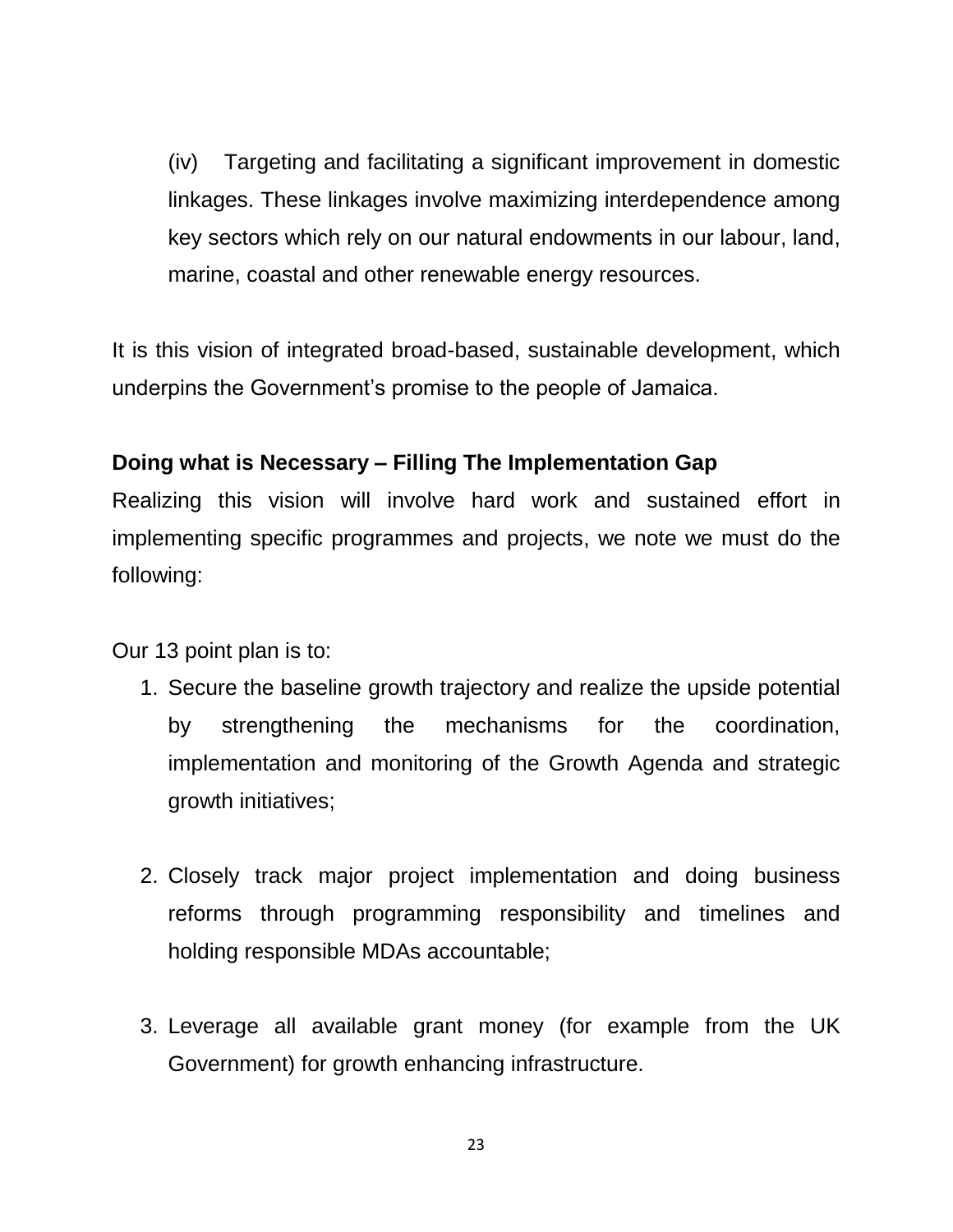- 4. Pursue labour market reforms to enhance productivity and create decent work.
- 5. Minimize downside risks by supporting irrigated agriculture through agro parks and irrigation schemes (Essex Valley and South St Elizabeth, etc; Use increased fiscal space for growth enhancing capital investment (farm roads, sea defences etc.).
- 6. Further strengthen the institutional framework including: Central Treasury Management System; Credit/collateral system; Business Registration processes; Development Approvals Reform process,
- 7. Undertake preparation of an Agriculture Diagnostic Study to facilitate the development of a comprehensive plan to transform the industry to meet its fullest potential;
- 8. Address short-term imperatives in key sub-sectors, including developing recommendations to address the issues of the island's sugar industry.
- 9. Strengthen engagement with the domestic and external private sector to facilitate expansion and modernize strategic industries such as the development of tech park facilities for the BPO industry ( encourage private sector investments in building office space for BPO's) and retooling of the mining and sugar industries, etc.;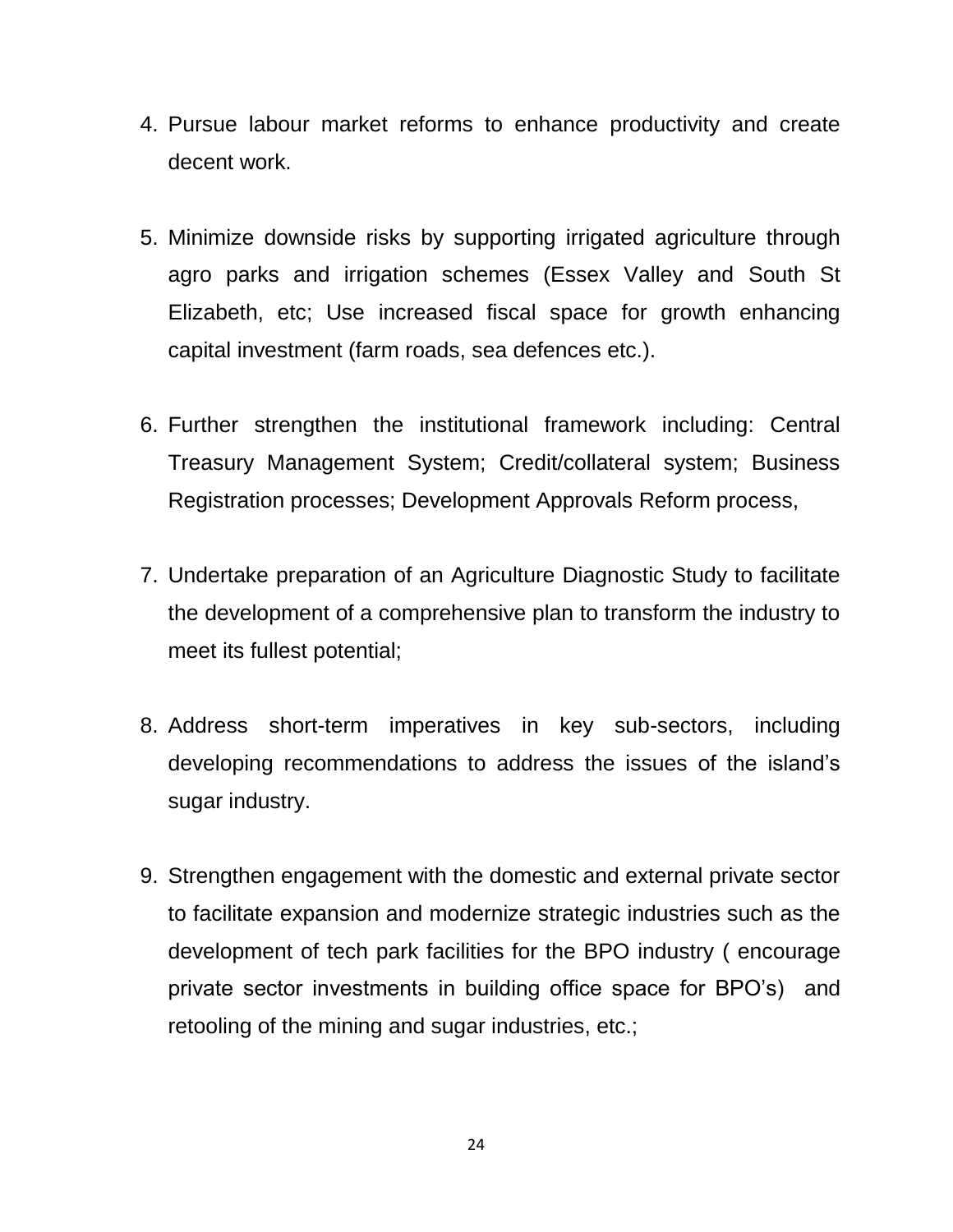- 10. Expand development of MSMEs by enhancing greater access to financing; strengthening institutional and technical capacity through business support services; and facilitating participation in value chains.
- 11. Expand skills training programmes in targeted areas (e.g. BPO, logistics, animation) to meet the demand of these industries;
- 12. Coordinate the development and execution of an integrated communication and public education programme on the Government's Growth Agenda to provide current information on the main elements, achievements and benefits of the Growth Agenda, and to encourage growth-inducing behaviour by key stakeholders, including the private sector.
- 13. Support a holistic approach which addresses other constraints to economic growth, including: low labour productivity, high levels of crime and violence, and the impact of natural hazards and climate change.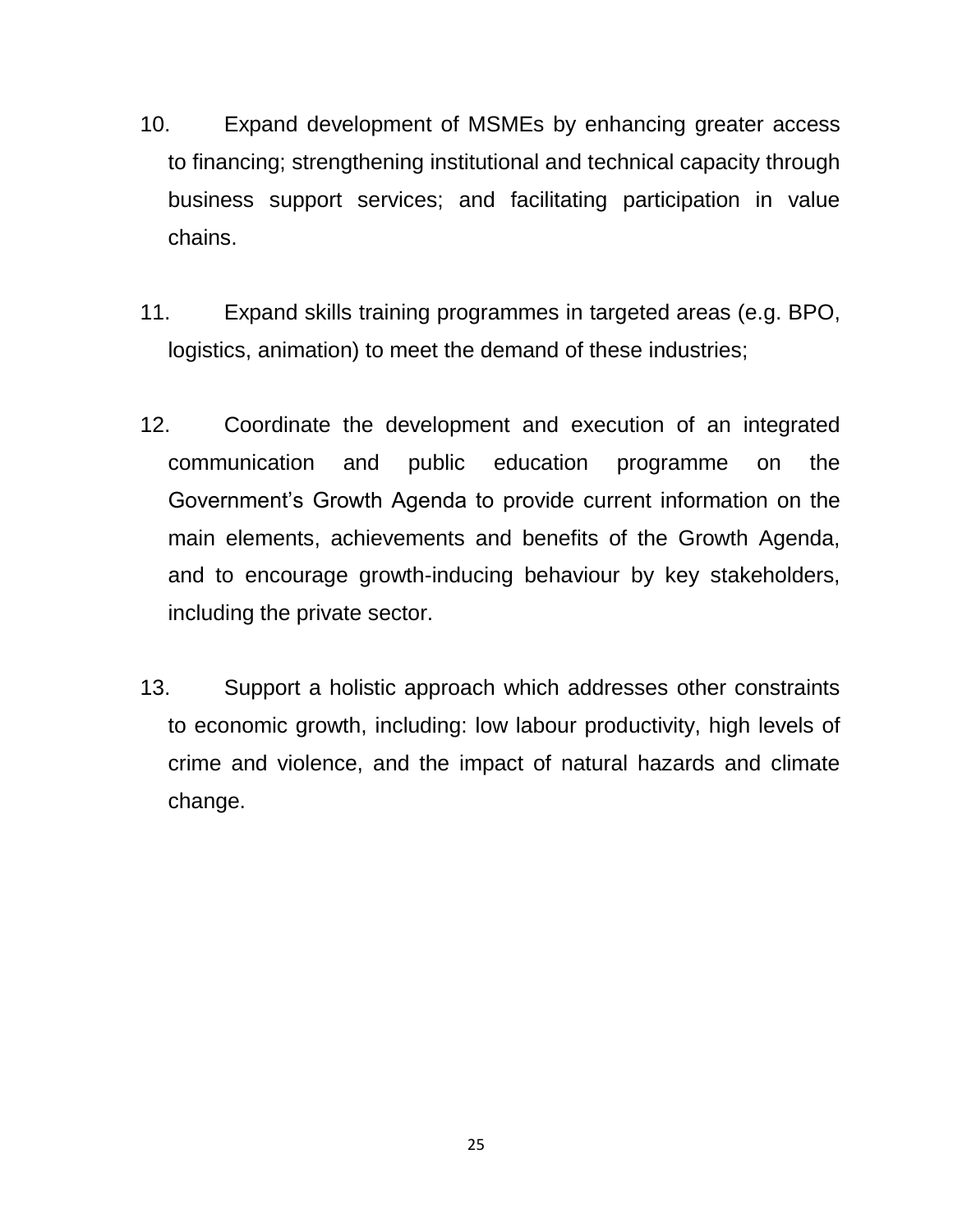# **F. CONCLUSION**

# **COMMITMENTS MADE, COMMITMENTS KEPT**

 Mr. Speaker, upon forming government, we established the Ministry of Economic Growth and Job Creation, bringing together key agencies that will drive growth and create jobs for our people.

# **Commitment Made, Commitment Kept!**

 Mr. Speaker, we have established a Council of Investment Ambassadors and have appointed representatives to seek out large investors globally and bring them to Jamaica.

# **Commitment Made, Commitment Kept!**

 Mr. Speaker, we have restored the benefits under the Junior Stock Market so that small and medium-sized entities can access equity financing for business start-up and expansion.

# **Commitment Made, Commitment Kept!**

 Mr. Speaker, we gave an undertaking to fix Jamaica's water infrastructure problems. We are well on our way in making strategic capital investments in water supply systems.

# **Commitment Made, Commitment Kept!**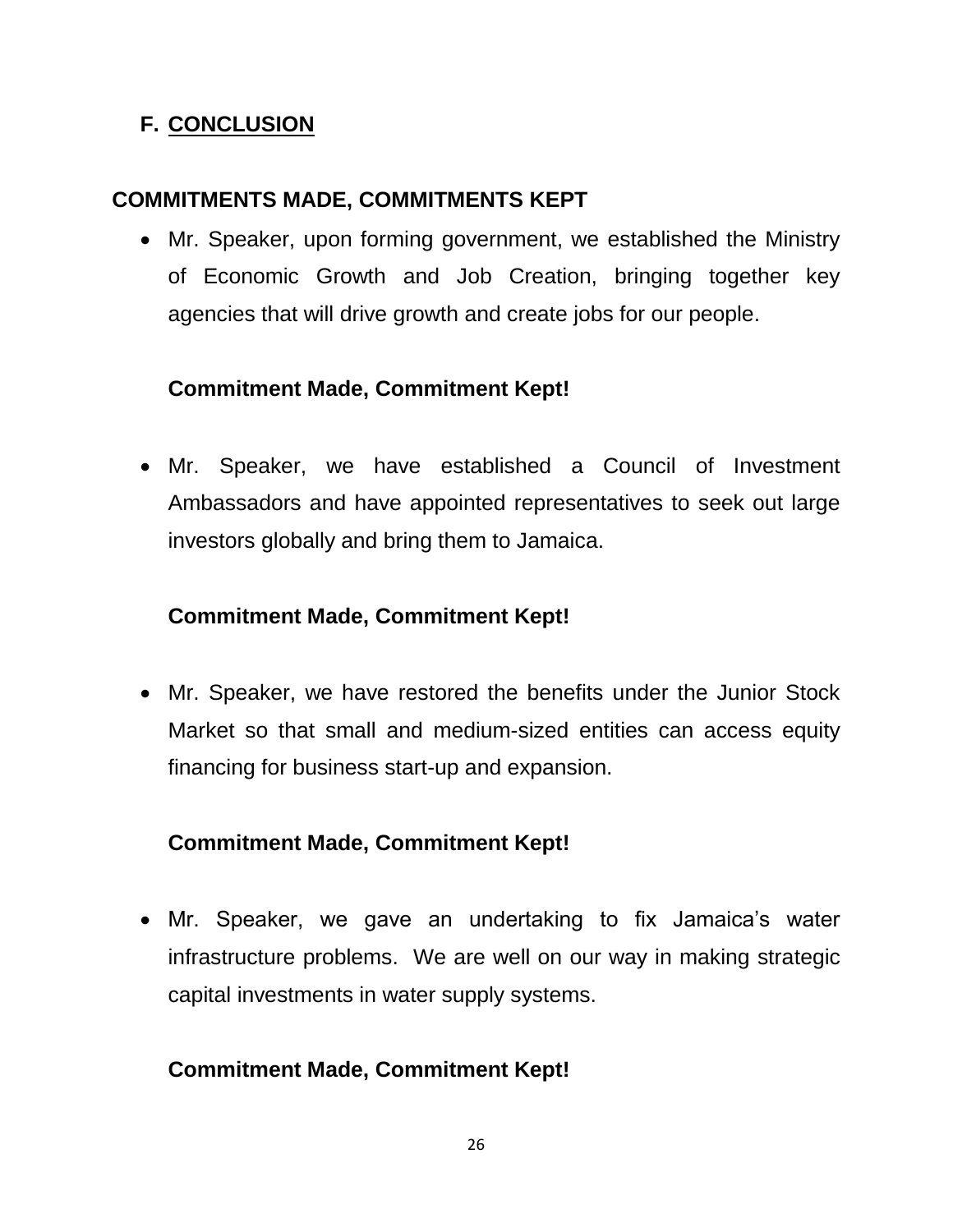Mr. Speaker, we are serious about ensuring access to education and expanding opportunities for upward social mobility. We are resolute therefore in removing barriers to access such as mandatory auxiliary fees and we have given our basic school teachers and 15% salary increase.

### **Commitment Made, Commitment Kept!**

 Mr. Speaker, we are doing more for the poor and most vulnerable among us. Close to \$2 Billion more is being spent on social programmes this year than last year. Students on the PATH Programme will be receiving lunch 5 days each week instead of 3 days.

#### **Commitment Made, Commitment Kept!**

• Mr. Speaker, we have announced a master plan to open up housing opportunities to low income NHT contributors who fall below the present income tax threshold, to provide a range of new opportunities, some at zero percent interest rates.

#### **Commitment Made, Commitment Kept!**

• And of course Mr. Speaker, we have delivered on the now famous 1.5. The increase in the income tax threshold to \$1 Million this July and to \$1.5M next April will see over 250,000 P.A.Y.E. workers benefiting from income tax relief, including our pensioners.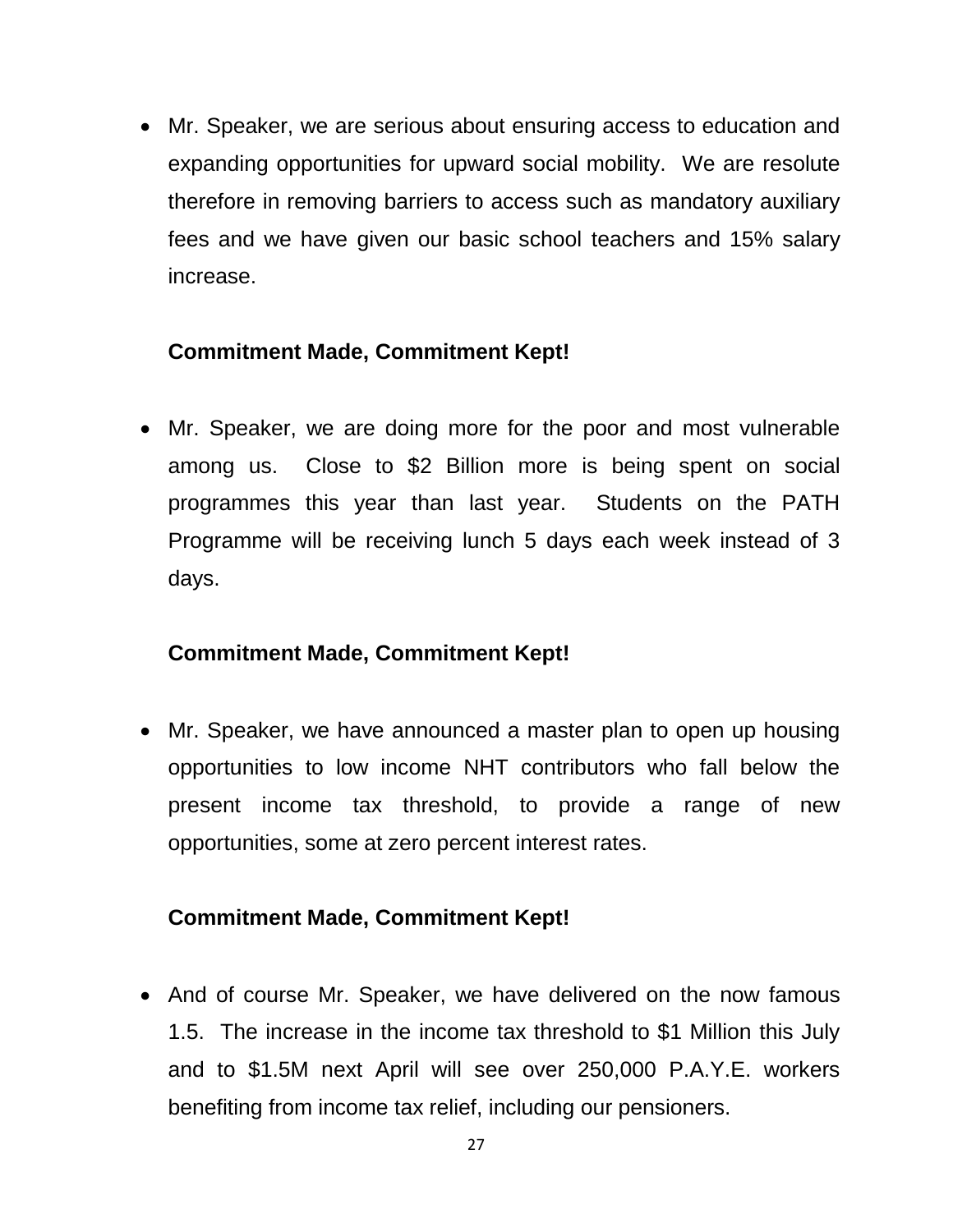## **Again Mr. Speaker, Commitment Made, Commitment Kept!**

## **THE VOTE FOR CHANGE**

Mr. Speaker, the people of Jamaica were presented with two options going into the elections of February 25. One option was to keep things as they were: unrelenting hardships, unending belt-tightening, lack of accountability in Government, arrogance in Government, negligible economic growth, and joblessness.

The other option was to enter into a Partnership for Prosperity with us and traverse the road to prosperity and a better life.

Mr. Speaker, the people chose prosperity.

Mr. Speaker, the path to prosperity is not an easy one, but we must face the task in a surefooted and purposeful way. There will be the inevitable obstacles, some of which are imposed by us from years of bureaucratic bad habits.

We have a plan to achieve prosperity as a people and we know that the plan must be inclusive, providing educational opportunities, proper health care, support for our entrepreneurs, provide decent housing for our people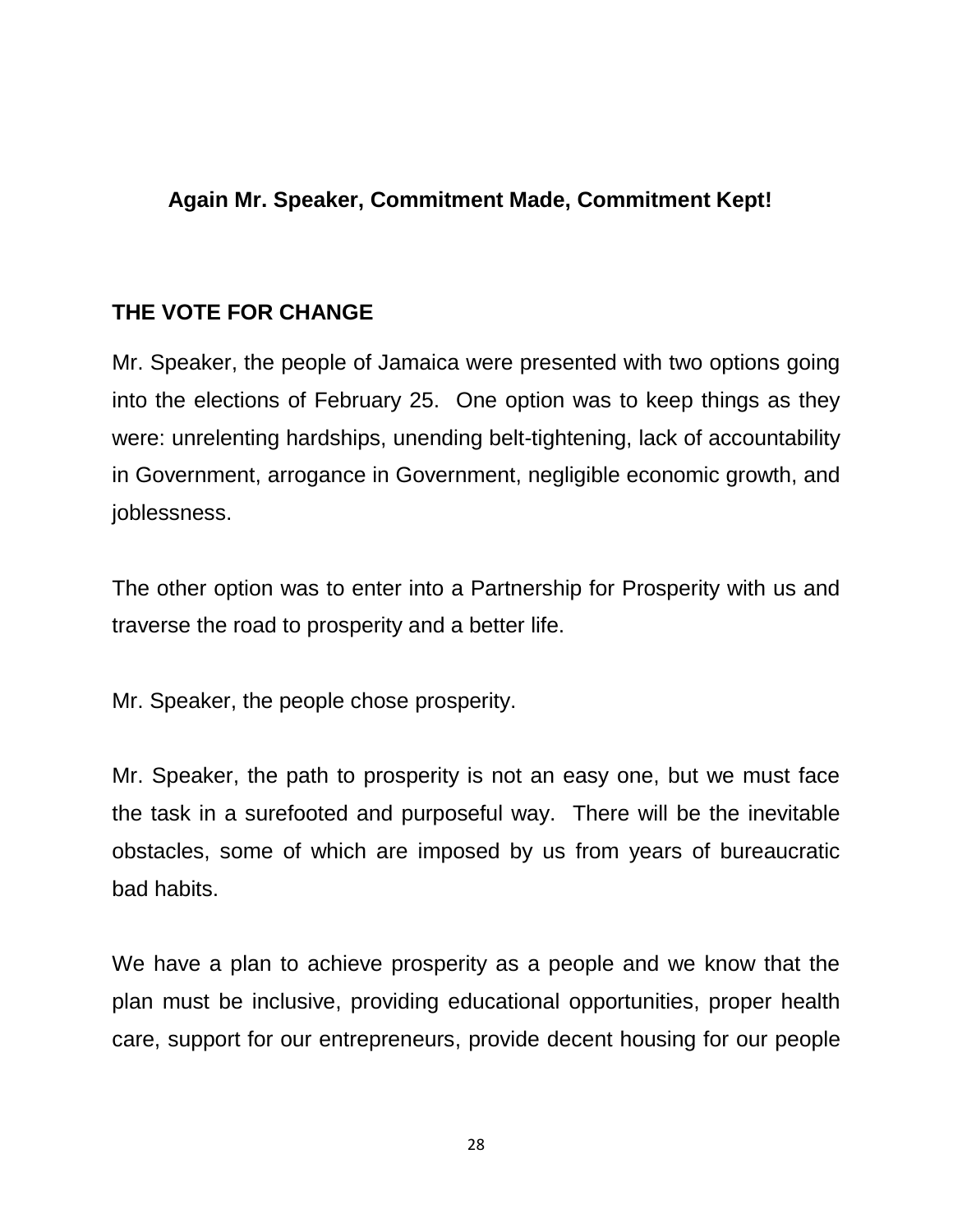and cleaning up our environment. In return, our plan calls for us to be more productive in everything we do.

We must be prepared to confront each obstacle with diligence and courage.

We must continue to take bold and essential decisions that will rescue our future by building prosperity first in our minds and then in our pockets. This is the essence of our partnership for prosperity.

Mr. Speaker,

As I close, there is a famous prayer that I feel moved to leave with everyone in our beloved country. In this prayer, there is a three-fold request to God for serenity, courage and wisdom.

**SERENITY** is a prayer for peace to accept what cannot be altered in oneself.

**COURAGE** is a request for fortitude to overcome obstacles to achieve what is possible and;

**WISDOM** is a prayer for discernment to know when to accept a situation and when to be bold and to challenge it.

And so, today let us pray to God that he will give us the strength of our conviction to provide good governance to our people, to be bold and courageous as we make decisions that are essential to our success.